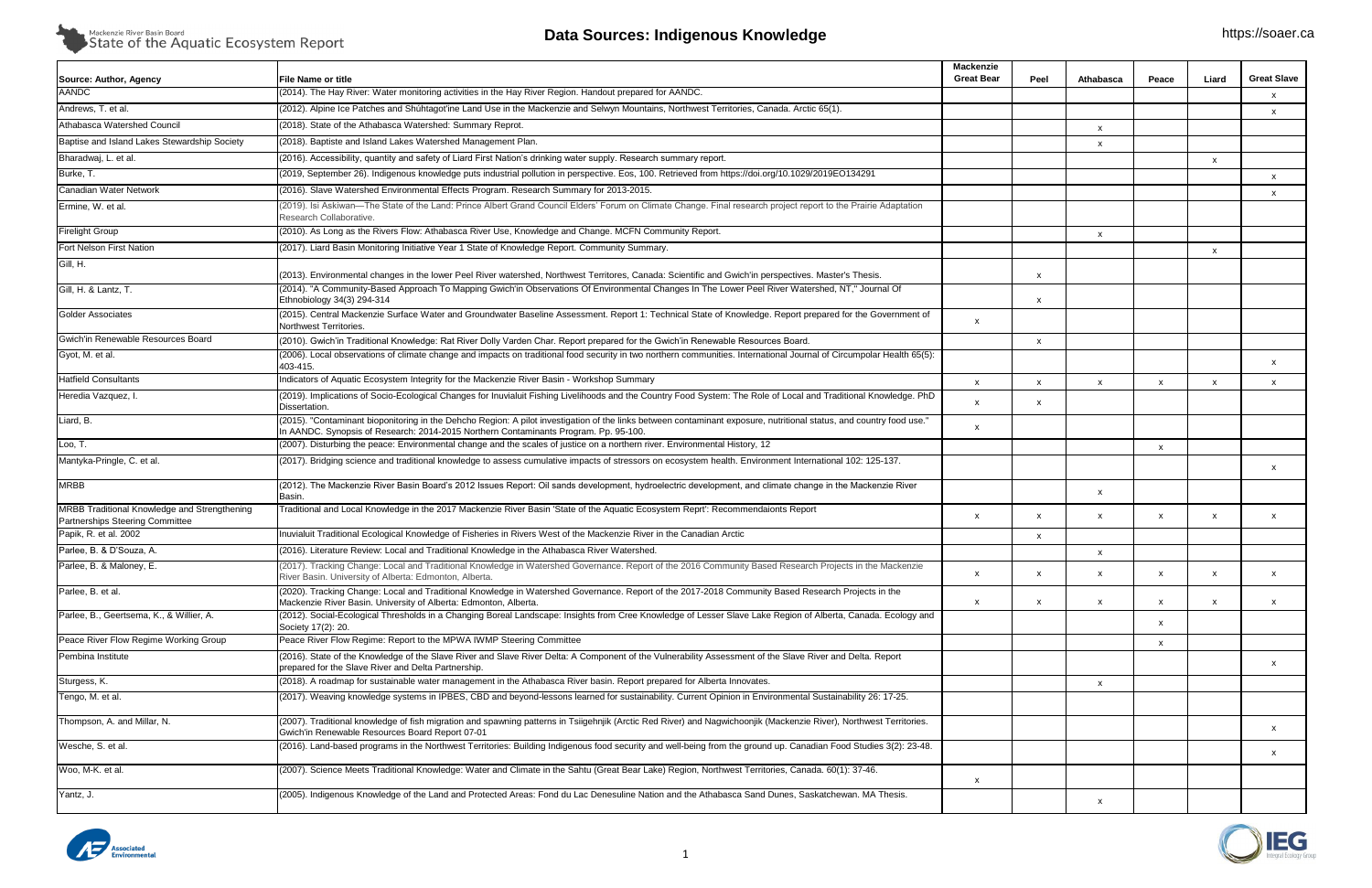

| Link                                                                                                                                    |
|-----------------------------------------------------------------------------------------------------------------------------------------|
| on file                                                                                                                                 |
| https://www.aadnc-aandc.gc.ca/DAM/DAM-INTER-NWT/STAGING/texte-                                                                          |
| text/slaveRiverReport2012_1367957032853_eng.pdf                                                                                         |
| on file                                                                                                                                 |
|                                                                                                                                         |
| https://open.alberta.ca/publications/9781460118498                                                                                      |
| https://www.abmi.ca/home/data-analytics/da-top/da-product-overview/Human-Footprint-                                                     |
| Products/HF-inventory.html                                                                                                              |
| https://www.alberta.ca/surface-water-quality-data.aspx                                                                                  |
| https://open.alberta.ca/dataset/19ac6f82-fb2e-4f8d-b878-                                                                                |
| 50a81a768cd1/resource/ae70d679-9007-462b-a4d4-a7a58124a195/download/tondu-<br>2017-atha-synotpic-final.pdf                              |
| http://www.environment.alberta.ca/apps/OSEM/                                                                                            |
| and                                                                                                                                     |
| https://open.alberta.ca/publications/9781460142578                                                                                      |
| https://open.alberta.ca/publications/9781460141076                                                                                      |
| https://open.alberta.ca/publications/9781460142578                                                                                      |
| https://open.alberta.ca/publications/9781460135792                                                                                      |
| https://open.alberta.ca/publications/9781460132678                                                                                      |
| https://open.alberta.ca/publications/9781460130384                                                                                      |
|                                                                                                                                         |
| open.alberta.ca/publications/9781460147740                                                                                              |
| https://geodiscover.alberta.ca/geoportal/rest/metadata/item/bfa8b3fdf0df4ec19f7f6486892                                                 |
| 37969/html                                                                                                                              |
| https://open.alberta.ca/publications/9780778576891                                                                                      |
|                                                                                                                                         |
| https://maps.alberta.ca/FWIMT_Pub/?TermsOfUseRequired=true&Viewer=FWIMT_Pub                                                             |
|                                                                                                                                         |
| https://www.alberta.ca/fish-sustainability-index.aspx                                                                                   |
| https://watersmartsolutions.ca/wp-content/uploads/2018/08/ARB-Initiative-                                                               |
| slides_Oct2018_final.pdf                                                                                                                |
| https://open.alberta.ca/publications/9781460102305                                                                                      |
| https://d3n8a8pro7vhmx.cloudfront.net/lswc/pages/1051/attachments/original/151847455                                                    |
| 1/LSWC_final_report_27112017.pdf?1518474551                                                                                             |
| on file                                                                                                                                 |
| on file                                                                                                                                 |
|                                                                                                                                         |
| https://www.nrcresearchpress.com/doi/full/10.1139/L07-129#.XkG-KWhKiUk                                                                  |
| http://sdw.enr.gov.nt.ca/nwtdp_upload/2015%20NWT%20Environmental%20Audit%20-<br>%20Full%20Audit%20Report%20-%20with%20added%20Cover.pdf |
| https://www.enr.gov.nt.ca/sites/enr/files/preliminary_state_of_groundwater_knowledge_in                                                 |
| the transboundary region of the mackenzie river basin nwt march 2016.pdf;<br>Report is saved in the Task 2 Folder                       |
|                                                                                                                                         |
|                                                                                                                                         |
| https://www.earth-syst-sci-data-discuss.net/essd-2019-103/                                                                              |
|                                                                                                                                         |
| http://arbri.athabascau.ca/institute/index.php                                                                                          |



| Source: Author, Agency                                                                                         | Report title, data type, indicators                                                                                                                                                                                                                                                                                                                                       | <b>Mackenzie</b><br><b>Great Bear</b> | Peel | Athabasca                 | Peace                     | Liard                     | Great<br>Slave            | <b>ILink</b>                                                                                                                                                                                                          |
|----------------------------------------------------------------------------------------------------------------|---------------------------------------------------------------------------------------------------------------------------------------------------------------------------------------------------------------------------------------------------------------------------------------------------------------------------------------------------------------------------|---------------------------------------|------|---------------------------|---------------------------|---------------------------|---------------------------|-----------------------------------------------------------------------------------------------------------------------------------------------------------------------------------------------------------------------|
| <b>AANDC</b>                                                                                                   | Water Monitoring Activities in the Hay River Region (2014)                                                                                                                                                                                                                                                                                                                |                                       |      |                           |                           |                           | $\boldsymbol{\mathsf{x}}$ | on file                                                                                                                                                                                                               |
| AANDC                                                                                                          | Water and Suspended Sediment Quality in the Transboundary Reach of the Slave River (2012)                                                                                                                                                                                                                                                                                 |                                       |      |                           |                           |                           | $\boldsymbol{\mathsf{x}}$ | ttps://www.aadnc-aandc.gc.ca/DAM/DAM-INTER-NWT/STAGING/texte-<br>text/slaveRiverReport2012_1367957032853_eng.pdf                                                                                                      |
| Aboriginal Affairs and Northern<br>Development Canada 2016                                                     | Synopsis of Research Conducted under the 2014-2015 Northern Contaminants Program                                                                                                                                                                                                                                                                                          | $\boldsymbol{\mathsf{x}}$             |      |                           |                           |                           | $\mathsf{x}$              | on file                                                                                                                                                                                                               |
| Alberta Athabasca Rainbow Trout<br>Recovery Team 2014.                                                         | Alberta Athabasca Rainbow trout recovery plan, 2014-2019. Alberta Environment and Sustainable<br>Resource Development, Alberta Species at Risk Recovery Plan No. 36. Edmonton, AB. 111 pp.                                                                                                                                                                                |                                       |      |                           |                           |                           |                           | https://open.alberta.ca/publications/9781460118498                                                                                                                                                                    |
| Alberta Biodiversity Monitoring Institute<br>(ABMI)                                                            | Human Footprint Inventory. A comprehensive digital representation of anthropogenic disturbances<br>(e.g., agriculture, forestry, energy) on the Alberta land-base.                                                                                                                                                                                                        |                                       |      | $\mathbf{x}$              |                           | $\boldsymbol{\mathsf{x}}$ | $\boldsymbol{\mathsf{x}}$ | https://www.abmi.ca/home/data-analytics/da-top/da-product-overview/Human-Footprint-<br>Products/HF-inventory.html                                                                                                     |
| Alberta Environment and Parks                                                                                  | Water Quality Data for rivers (LTRN) and lakes                                                                                                                                                                                                                                                                                                                            |                                       |      | $\mathbf{x}$              | x                         |                           |                           | https://www.alberta.ca/surface-water-quality-data.aspx                                                                                                                                                                |
| Alberta Environment and Parks                                                                                  | Longitudinal Water Quality Patterns in the Athabasca River: Winter Synoptic Survey (2015)                                                                                                                                                                                                                                                                                 |                                       |      | $\boldsymbol{\mathsf{x}}$ |                           |                           |                           | ttps://open.alberta.ca/dataset/19ac6f82-fb2e-4f8d-b878-<br>50a81a768cd1/resource/ae70d679-9007-462b-a4d4-a7a58124a195/download/tondu-<br>2017-atha-synotpic-final.pdf<br>http://www.environment.alberta.ca/apps/OSEM/ |
| Alberta Environment and Parks                                                                                  | Athabasca River Conditions and Use                                                                                                                                                                                                                                                                                                                                        |                                       |      |                           |                           |                           |                           | ttps://open.alberta.ca/publications/9781460142578                                                                                                                                                                     |
| Alberta Environment and Parks                                                                                  | 2017 Status of Surface Water Quality - Lower Athabasca Region                                                                                                                                                                                                                                                                                                             |                                       |      |                           |                           |                           |                           | ttps://open.alberta.ca/publications/9781460141076                                                                                                                                                                     |
| Alberta Environment and Parks                                                                                  | 2017 Status of Surface Water Quantity - Lower Athabasca Region                                                                                                                                                                                                                                                                                                            |                                       |      | $\mathbf{x}$              |                           |                           |                           | ttps://open.alberta.ca/publications/9781460142578                                                                                                                                                                     |
| Alberta Environment and Parks                                                                                  | 2016 Status of Surface Water Quality - Lower Athabasca Region                                                                                                                                                                                                                                                                                                             |                                       |      |                           |                           |                           |                           | ttps://open.alberta.ca/publications/9781460135792                                                                                                                                                                     |
| Alberta Environment and Parks                                                                                  | 2015 Status of Surface Water Quality - Lower Athabasca Region                                                                                                                                                                                                                                                                                                             |                                       |      |                           |                           |                           |                           | ttps://open.alberta.ca/publications/9781460132678                                                                                                                                                                     |
| Alberta Environment and Parks                                                                                  | 2014 Status of Surface Water Quality - Lower Athabasca Region                                                                                                                                                                                                                                                                                                             |                                       |      |                           |                           |                           |                           | ttps://open.alberta.ca/publications/9781460130384                                                                                                                                                                     |
| Alberta Environment and Parks<br>Alberta Environment and Sustainable<br>Resource Development                   | Alberta Environment and Parks (AEP). 2020. Lower Athabasca Region Status of Management<br>Response for Environmental Management Frameworks, as of October 2019. Government of Alberta.<br>Alberta Merged Wetland Inventory depicts wetlands within the province of Alberta for the period 1998<br>to 2009 classified to the Canadian Wetland Classification System (CWCS) |                                       |      |                           |                           | $\boldsymbol{\mathsf{x}}$ | $\boldsymbol{\mathsf{x}}$ | open.alberta.ca/publications/9781460147740<br>https://geodiscover.alberta.ca/geoportal/rest/metadata/item/bfa8b3fdf0df4ec19f7f64868<br>37969/html                                                                     |
| Alberta Environment                                                                                            | Analysis of water quality conditions and trends for the long-term river network: Athabasca River, 1960-<br>2007                                                                                                                                                                                                                                                           |                                       |      |                           |                           |                           |                           | https://open.alberta.ca/publications/9780778576891                                                                                                                                                                    |
| Alberta Fish and Wildlife Management<br>Information System (FWMIS)                                             | All fish surveys conducted in Alberta are available in the FWMIS database<br>Fish Sustainability Index maps: current adult density, historic adult density, habitat protection need,                                                                                                                                                                                      |                                       |      |                           | X                         |                           |                           | https://maps.alberta.ca/FWIMT_Pub/?TermsOfUseRequired=true&Viewer=FWIMT_Pub                                                                                                                                           |
| Alberta Government                                                                                             | overharvesting protection need                                                                                                                                                                                                                                                                                                                                            |                                       |      |                           |                           |                           |                           | https://www.alberta.ca/fish-sustainability-index.aspx                                                                                                                                                                 |
| Alberta Innovates                                                                                              | The Athabasca River Basin Initiative                                                                                                                                                                                                                                                                                                                                      |                                       |      | X                         |                           |                           |                           | https://watersmartsolutions.ca/wp-content/uploads/2018/08/ARB-Initiative-<br>slides_Oct2018_final.pdf                                                                                                                 |
| Alberta Sustainable Resource<br>Development 2012                                                               | Bull trout conservation management plan 2012-2017. Alberta Sustainable Resource Management,<br>Species at Risk conservation management plan No. 8, Edmonton, 90 pp.                                                                                                                                                                                                       |                                       |      |                           | x                         |                           |                           | https://open.alberta.ca/publications/9781460102305                                                                                                                                                                    |
| Alberta Water Smart - Water<br><b>Management Solutions</b>                                                     | Quantifying the effects of climate change and land use on streamflow and lake levels in teh Lesser<br>Slave Watershed                                                                                                                                                                                                                                                     |                                       |      | x                         |                           |                           |                           | https://d3n8a8pro7vhmx.cloudfront.net/lswc/pages/1051/attachments/original/15184745<br>1/LSWC_final_report_27112017.pdf?1518474551                                                                                    |
| <b>Allen 2008</b>                                                                                              | Allen, E. (2008). Process water treatment in Canada's Oilsands Industry: I. Target pollutants and<br>treatment objectives. NRC Canada.                                                                                                                                                                                                                                    |                                       |      |                           |                           |                           |                           | on file                                                                                                                                                                                                               |
| AMEC Earth & Environmental 2007                                                                                | Current and Future Water Use in Alberta. Prepared for Alberta Environment                                                                                                                                                                                                                                                                                                 |                                       |      | $\mathbf{x}$              | $\boldsymbol{\mathsf{x}}$ |                           |                           | on file                                                                                                                                                                                                               |
| Andrishak R and Hicks F; University of<br>Alberta                                                              | Ice jam flood hazard assessment and mapping of the Peace River at the Town of Peace River<br>(significant reductions in the duration and extent of ice covcer on the peace River                                                                                                                                                                                          |                                       |      |                           | $\boldsymbol{\mathsf{x}}$ |                           |                           | ittps://www.nrcresearchpress.com/doi/full/10.1139/L07-129#.XkG-KWhKiUk                                                                                                                                                |
| Arcadis Canada Inc                                                                                             | 2015 Northweat Territories Environmental Audit                                                                                                                                                                                                                                                                                                                            | $\mathsf{x}$                          |      |                           |                           | $\boldsymbol{\mathsf{x}}$ | $\boldsymbol{\mathsf{x}}$ | -ttp://sdw.enr.gov.nt.ca/nwtdp_upload/2015%20NWT%20Environmental%20Audit%20<br>%20Full%20Audit%20Report%20-%20with%20added%20Cover.pdf                                                                                |
| <b>Arktis Solutions</b>                                                                                        | Preliminary State of Groundwater Knowledge in the Transboundary Region of the Mackenzie River<br>Basin, Northwest Territories (2016)                                                                                                                                                                                                                                      | $\boldsymbol{\mathsf{x}}$             |      |                           |                           |                           | $\boldsymbol{\mathsf{x}}$ | ittps://www.enr.gov.nt.ca/sites/enr/files/preliminary_state_of_groundwater_knowledge_i<br>the transboundary region of the mackenzie river basin nwt march 2016.pdf;<br>Report is saved in the Task 2 Folder           |
| Asong, Z. E., Elshamy, M. E., Princz, D.,<br>Wheater, H. S., Pomeroy, J. W.,<br>Pietroniro, A., and Cannon, A. | climate projections for MRB: High-Resolution Meteorological Forcing Data for Hydrological Modelling<br>and Climate Change Impact Analysis in Mackenzie River Basin                                                                                                                                                                                                        | $\boldsymbol{\mathsf{x}}$             |      |                           | X                         | $\boldsymbol{\mathsf{x}}$ | $\boldsymbol{\mathsf{x}}$ | https://www.earth-syst-sci-data-discuss.net/essd-2019-103/                                                                                                                                                            |
| Athabasca River Research Institute                                                                             | Launched in 2008, the Athabasca River Basin Research Institute is an innovative interdisciplinary<br>research centre that studies the Athabasca River Basin and its people from a broad range of<br>perspectives.                                                                                                                                                         |                                       |      |                           |                           |                           |                           | ttp://arbri.athabascau.ca/institute/index.php                                                                                                                                                                         |

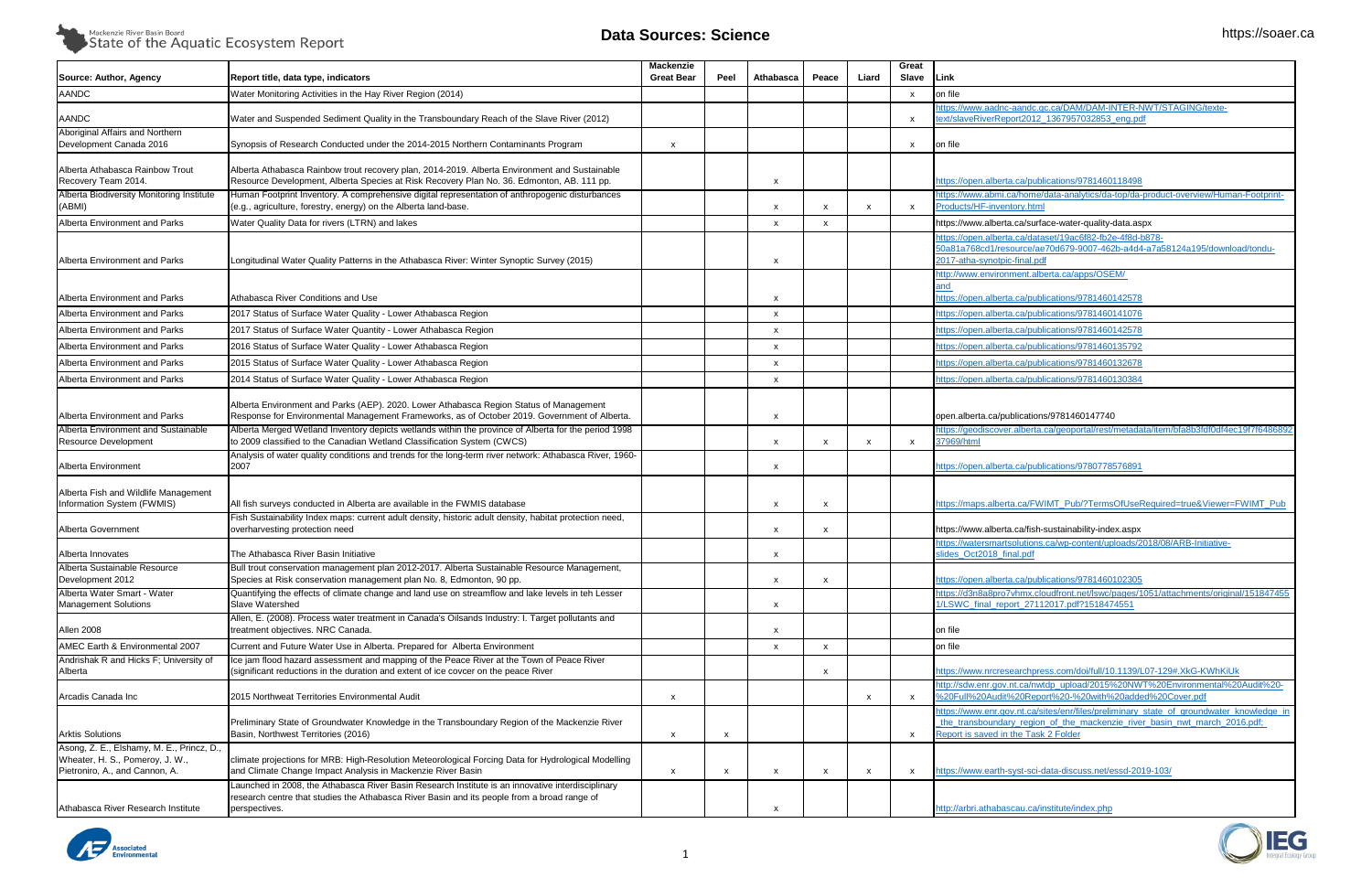

| Link                                                                                                                                                                                                                                                         |  |
|--------------------------------------------------------------------------------------------------------------------------------------------------------------------------------------------------------------------------------------------------------------|--|
| https://awc-wpac.ca/wp-content/uploads/2017/09/SOW3complete_compressed.pdf                                                                                                                                                                                   |  |
| https://awc-wpac.ca/wp-content/uploads/2018/12/Athabasca-SoW-Summary-FINAL-                                                                                                                                                                                  |  |
| DRAFT.pdf                                                                                                                                                                                                                                                    |  |
| http://athabascawater.wpengine.com/wp-content/uploads/2017/10/AWC-WPAC-State-of-                                                                                                                                                                             |  |
| the-Watershed-Phase-1.pdf<br>http://athabascawater.wpengine.com/wp-content/uploads/2017/10/AWC-WPAC-State-of-                                                                                                                                                |  |
| the-Watershed-Phase-2.pdf                                                                                                                                                                                                                                    |  |
| http://awcatlas.athabascau.ca/                                                                                                                                                                                                                               |  |
|                                                                                                                                                                                                                                                              |  |
| https://onlinelibrary.wiley.com/doi/pdf/10.1002/hyp.7008                                                                                                                                                                                                     |  |
|                                                                                                                                                                                                                                                              |  |
|                                                                                                                                                                                                                                                              |  |
| on file                                                                                                                                                                                                                                                      |  |
|                                                                                                                                                                                                                                                              |  |
|                                                                                                                                                                                                                                                              |  |
| on file                                                                                                                                                                                                                                                      |  |
| https://www.sciencedirect.com/science/article/pii/S0022169406001624                                                                                                                                                                                          |  |
| https://governmentofbc.maps.arcgis.com/apps/MapSeries/index.html?appid=740847966e                                                                                                                                                                            |  |
| 2249c299a7739db5b0463e                                                                                                                                                                                                                                       |  |
| https://www2.gov.bc.ca/gov/content/environment/air-land-water/water/water-science-                                                                                                                                                                           |  |
| data/water-data-tools/snow-survey-data                                                                                                                                                                                                                       |  |
| PCIC analysis here: http://www.env.gov.bc.ca/soe/indicators/climate-change/snow.html                                                                                                                                                                         |  |
| https://www2.gov.bc.ca/gov/content/environment/research-monitoring-                                                                                                                                                                                          |  |
| reporting/reporting/environmental-reporting-bc/climate-change-indicators                                                                                                                                                                                     |  |
| http://maps.gov.bc.ca/ess/hm/habwiz/                                                                                                                                                                                                                         |  |
| https://www.bchydro.com/toolbar/about/sustainability/conservation/water_use_planning/n                                                                                                                                                                       |  |
| orthern_interior/peace_river.html                                                                                                                                                                                                                            |  |
| https://www2.gov.bc.ca/assets/gov/environment/air-land-water/water/northeast-water-<br>strategy/news_ne_wq_summary_2018.pdf?bcgovtm=CSMLS                                                                                                                    |  |
| https://www.bcogc.ca/node/12676/download                                                                                                                                                                                                                     |  |
| https://www.bcogc.ca/data-reports/reports/?updateNotes=&topic=&year=&sort=&q=water                                                                                                                                                                           |  |
| on file                                                                                                                                                                                                                                                      |  |
|                                                                                                                                                                                                                                                              |  |
| https://www.sciencedirect.com/science/article/pii/S0022169406001624                                                                                                                                                                                          |  |
| http://www.trackingchange.ca/river-basins/mackenzie-river-basin/liard/                                                                                                                                                                                       |  |
| https://www.tandfonline.com/doi/abs/10.4296/cwrj3503281                                                                                                                                                                                                      |  |
| https://www.tandfonline.com/doi/pdf/10.1623/hysj.49.1.53.53994                                                                                                                                                                                               |  |
| https://www.sciencedirect.com/science/article/abs/pii/S0165232X0700002X                                                                                                                                                                                      |  |
|                                                                                                                                                                                                                                                              |  |
|                                                                                                                                                                                                                                                              |  |
|                                                                                                                                                                                                                                                              |  |
| https://open.canada.ca/data/en/dataset/13564ca4-e330-40a5-9521-bfb1be767147<br>http://nwtdiscoveryportal.enr.gov.nt.ca/geoportal/catalog/search/resource/details.page?uu                                                                                     |  |
|                                                                                                                                                                                                                                                              |  |
|                                                                                                                                                                                                                                                              |  |
| id=%7B04AD227F-2208-4617-8F4A-0B8102C6DBA1%7D<br>http://nwtdiscoveryportal.enr.gov.nt.ca/geoportal/catalog/search/resource/details.page?uu<br>id=%7B9A748981-AE54-49A6-844E-D6E5A36996E1%7D<br>https://www.polardata.ca/pdcsearch/PDCSearch.jsp?doi_id=12010 |  |

| Source: Author, Agency                                                                                                                | Report title, data type, indicators                                                                                                                                                                                                                                                                                                                                                                           | Mackenzie<br><b>Great Bear</b> | Peel                      | Athabasca                 | Peace                     | Liard                     | Great<br>Slave | Link                                                                                                                                            |
|---------------------------------------------------------------------------------------------------------------------------------------|---------------------------------------------------------------------------------------------------------------------------------------------------------------------------------------------------------------------------------------------------------------------------------------------------------------------------------------------------------------------------------------------------------------|--------------------------------|---------------------------|---------------------------|---------------------------|---------------------------|----------------|-------------------------------------------------------------------------------------------------------------------------------------------------|
| Athabasca Watershed Council                                                                                                           | State of the Watershed Phase 3 - Water Quantity and Basic Water Quality in the Athabasca<br>Watershed (802 pages), includes benthic invertebrates                                                                                                                                                                                                                                                             |                                |                           | X                         |                           |                           |                | https://awc-wpac.ca/wp-content/uploads/2017/09/SOW3complete_compressed.pdf                                                                      |
|                                                                                                                                       |                                                                                                                                                                                                                                                                                                                                                                                                               |                                |                           |                           |                           |                           |                | https://awc-wpac.ca/wp-content/uploads/2018/12/Athabasca-SoW-Summary-FINAL-                                                                     |
| Athabasca Watershed Council                                                                                                           | State of the Watershed Summary Report - 2018                                                                                                                                                                                                                                                                                                                                                                  |                                |                           | $\boldsymbol{\mathsf{x}}$ |                           |                           |                | <b>DRAFT.pdf</b>                                                                                                                                |
| Athabasca Watershed Council                                                                                                           | State of the watershed Phase 1 (2011) - Prepared by Hatfield (Annotated bibliography of available<br>information on the basin as well as geospatial data)                                                                                                                                                                                                                                                     |                                |                           |                           |                           |                           |                | http://athabascawater.wpengine.com/wp-content/uploads/2017/10/AWC-WPAC-State-of-<br>the-Watershed-Phase-1.pdf                                   |
| Athabasca Watershed Council                                                                                                           | Athabasca State of the Watershed Report Phase 2. - State of the Watershed Assessment using 14<br>indicators, Land use and land cover maps - current to 2009                                                                                                                                                                                                                                                   |                                |                           |                           |                           |                           |                | http://athabascawater.wpengine.com/wp-content/uploads/2017/10/AWC-WPAC-State-of-<br>the-Watershed-Phase-2.pdf                                   |
| Athabasca Watershed Council                                                                                                           | Online Interactive Atlas using geospatial information collected during Phase 2                                                                                                                                                                                                                                                                                                                                |                                |                           |                           |                           |                           |                | http://awcatlas.athabascau.ca/                                                                                                                  |
| B. E. Brock, B. B. Wolfe, and T. W. D.<br>Edwards                                                                                     | Spatial and temporal perspectives on spring break-up flooding in the Slave River Delta, NWT                                                                                                                                                                                                                                                                                                                   |                                |                           |                           |                           |                           | $\mathsf{x}$   | https://onlinelibrary.wiley.com/doi/pdf/10.1002/hyp.7008                                                                                        |
| Baldwin et al. 2017                                                                                                                   | Baldwin, C., L. Bradford, M.K. Carr, L.E. Doig, T.D. Jardine, P.D. Jones, L. Bharadwaj, and K.-E.<br>Lindenschmidt. 2017. Ecological patterns of fish distribution in the Slave River Delta region,<br>Northwest Territories, Canada, as relayed by Traditional Knowledge and Western science.<br>International Journal of Water Resources Development 627 (May): 1-20. DOI:<br>10.1080/07900627.2017.1298516 |                                |                           |                           |                           |                           | X              | on file                                                                                                                                         |
| Barrie Bonsal, Rajesh R. Shrestha,<br>Yonas Dibike, Daniel L. Peters,<br>Christopher Spence, Lawrence Mudryk<br>and Daqing Yang, 2020 | Western Canadian Freshwater Availability: Current and Future Vulnerabilities, Environmental Reviews<br>28: 529-545.                                                                                                                                                                                                                                                                                           | X                              | $\times$                  | $\times$                  | $\times$                  | X                         | X              | on file                                                                                                                                         |
| Barrie R. Bonsal, Terry D. Prowse,<br>Claude R. Duguay , Martin P. Lacroix                                                            | Modelling climate change impacts in the Peace and Athabasca Catchment and delta                                                                                                                                                                                                                                                                                                                               |                                |                           |                           |                           |                           |                | https://www.sciencedirect.com/science/article/pii/S0022169406001624                                                                             |
| <b>BC Government</b>                                                                                                                  |                                                                                                                                                                                                                                                                                                                                                                                                               | X                              | $\times$                  | X                         | $\times$<br>$\times$      | $\boldsymbol{\mathsf{x}}$ | X              | https://governmentofbc.maps.arcgis.com/apps/MapSeries/index.html?appid=7408479666<br>2249c299a7739db5b0463e                                     |
| <b>BC Government</b>                                                                                                                  | British Columbia snow survey data                                                                                                                                                                                                                                                                                                                                                                             |                                |                           |                           | $\times$                  |                           |                | https://www2.gov.bc.ca/gov/content/environment/air-land-water/water/water-science-<br>data/water-data-tools/snow-survey-data                    |
| <b>BC Government</b>                                                                                                                  | Change in Snowpack in B.C. (1950-2014)                                                                                                                                                                                                                                                                                                                                                                        |                                |                           |                           |                           |                           |                | PCIC analysis here: http://www.env.gov.bc.ca/soe/indicators/climate-change/snow.html                                                            |
| <b>BC Government</b>                                                                                                                  | Climate Change Indicators                                                                                                                                                                                                                                                                                                                                                                                     |                                |                           |                           | X                         | $\boldsymbol{\mathsf{x}}$ |                | https://www2.gov.bc.ca/gov/content/environment/research-monitoring-<br>reporting/reporting/environmental-reporting-bc/climate-change-indicators |
| <b>BC Habitat Wizard</b>                                                                                                              | Similar to Alberta's FWMIS                                                                                                                                                                                                                                                                                                                                                                                    |                                |                           |                           | $\boldsymbol{\mathsf{x}}$ |                           |                | http://maps.gov.bc.ca/ess/hm/habwiz/                                                                                                            |
| <b>BC Hydro</b>                                                                                                                       | Peace Project Water Use Plan 2007                                                                                                                                                                                                                                                                                                                                                                             |                                |                           |                           |                           |                           |                | ittps://www.bchydro.com/toolbar/about/sustainability/conservation/water use planning/n<br>orthern_interior/peace_river.html                     |
| BC Ministry of Environment and Climate<br>Change Strategy 2018                                                                        | Northeast Water Strategy - Surface Water Quality Data Summary for Northeast British Columbia<br>water quality data availability in north-eastern BC and some hihg level results                                                                                                                                                                                                                               |                                |                           |                           | X                         | X                         |                | https://www2.gov.bc.ca/assets/gov/environment/air-land-water/water/northeast-water-<br>strategy/news_ne_wq_summary_2018.pdf?bcgovtm=CSMLS       |
| BC Oil and Gas Comission                                                                                                              | Water Use for Oil and Gas Activity                                                                                                                                                                                                                                                                                                                                                                            |                                |                           |                           |                           | $\boldsymbol{\mathsf{x}}$ |                | https://www.bcogc.ca/node/12676/download                                                                                                        |
| BC Oil and Gas Comission                                                                                                              | Annual Report on Water Management for Oil and Gas Activity                                                                                                                                                                                                                                                                                                                                                    |                                |                           |                           |                           |                           |                | https://www.bcogc.ca/data-reports/reports/?updateNotes=&topic=&year=&sort=&q=water                                                              |
| BC Oil and Gas Comission                                                                                                              | Area based assessment for Liard Basin                                                                                                                                                                                                                                                                                                                                                                         |                                |                           |                           |                           | $\mathsf{x}$              |                | on file                                                                                                                                         |
| Bonsal et al., 2006                                                                                                                   | Impacts of large-scale teleconnections on freshwater-ice break/freeze-up dates over Canada                                                                                                                                                                                                                                                                                                                    | x                              | $\times$                  | X                         | $\boldsymbol{\mathsf{x}}$ | X                         | X              | https://www.sciencedirect.com/science/article/pii/S0022169406001624                                                                             |
| Brenda Parks, Tracking Change                                                                                                         | Literature Review of Local and Traditional Knowledge in the Liard River Watershed                                                                                                                                                                                                                                                                                                                             |                                |                           |                           |                           | $\boldsymbol{\mathsf{x}}$ |                | http://www.trackingchange.ca/river-basins/mackenzie-river-basin/liard/                                                                          |
| Bronwyn E. Brock, et al.                                                                                                              | Flood Frequency Variability During the Past 80 Years in the Slave River Delta, NWT, as Determined<br>from Multi-Proxy Paleolimnological Analysis                                                                                                                                                                                                                                                              |                                |                           |                           |                           |                           | $\mathsf{x}$   | https://www.tandfonline.com/doi/abs/10.4296/cwrj3503281                                                                                         |
| Burn and Cuderlik, Unv of Waterloo                                                                                                    | Hydrological trends and variability in the Liard River Basin (2004)                                                                                                                                                                                                                                                                                                                                           |                                |                           |                           |                           | $\boldsymbol{\mathsf{x}}$ |                | https://www.tandfonline.com/doi/pdf/10.1623/hysj.49.1.53.53994                                                                                  |
| C. Mahabir, F.E. Hicks, A. Robinson<br>Fayek                                                                                          | Transferability of a neuro-fuzzy river ice jam flood forecasting model; decreasing risk of severe ice<br>jams                                                                                                                                                                                                                                                                                                 |                                |                           | $\boldsymbol{\mathsf{x}}$ |                           |                           |                | https://www.sciencedirect.com/science/article/abs/pii/S0165232X0700002X                                                                         |
| <b>CABIN Canadian Aquatic Biomonitoring</b><br>Network                                                                                | open online data                                                                                                                                                                                                                                                                                                                                                                                              |                                |                           |                           |                           |                           | x              | https://open.canada.ca/data/en/dataset/13564ca4-e330-40a5-9521-bfb1be767147                                                                     |
| <b>CABIN</b> monitoring network                                                                                                       | A watershed approach to monitoring cumulative impacts of landscape change - Peel Plataue                                                                                                                                                                                                                                                                                                                      |                                | $\boldsymbol{\mathsf{x}}$ |                           |                           |                           |                | ttp://nwtdiscoveryportal.enr.gov.nt.ca/geoportal/catalog/search/resource/details.page?u<br>id=%7B04AD227F-2208-4617-8F4A-0B8102C6DBA1%7D        |
| Canadian Cryospheric Information                                                                                                      |                                                                                                                                                                                                                                                                                                                                                                                                               |                                |                           |                           |                           |                           |                | http://nwtdiscoveryportal.enr.gov.nt.ca/geoportal/catalog/search/resource/details.page?u<br>id=%7B9A748981-AE54-49A6-844E-D6E5A36996E1%7D       |
| Network                                                                                                                               | Meta data for hydrology and ecology                                                                                                                                                                                                                                                                                                                                                                           | x                              |                           |                           |                           |                           |                | https://www.polardata.ca/pdcsearch/PDCSearch.jsp?doi_id=12010                                                                                   |
| Candian Council of Forest Ministers,                                                                                                  | National Forest Information System: Forest cover, change from harvest or fire, wetlands                                                                                                                                                                                                                                                                                                                       | X                              | X                         |                           | X                         | $\boldsymbol{\mathsf{x}}$ | $\mathsf{x}$   | https://opendata.nfis.org/mapserver/nfis-change_eng.html                                                                                        |

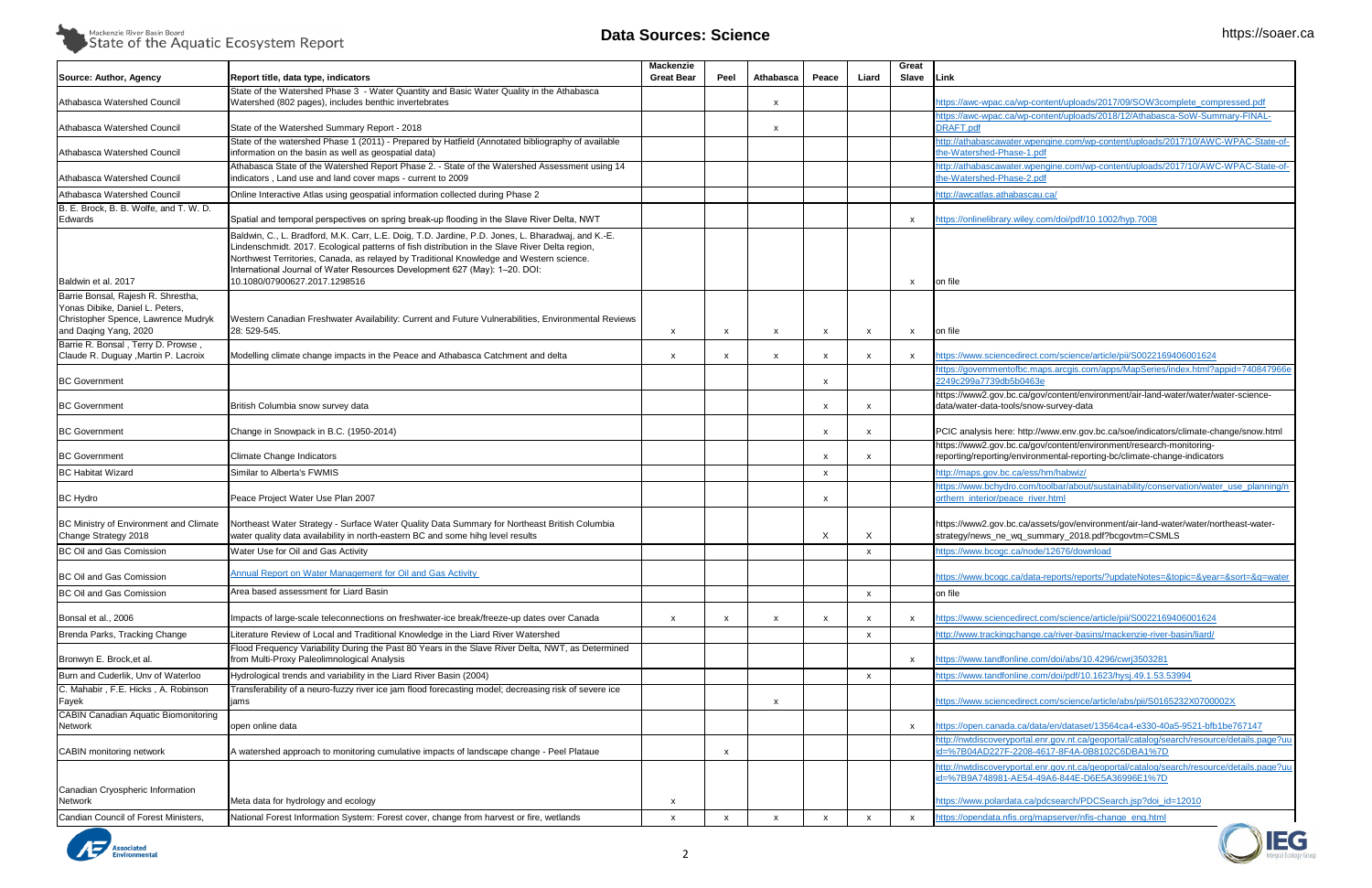

| Source: Author, Agency                                                                     | Report title, data type, indicators                                                                                                                                                                                                                            | Mackenzie<br><b>Great Bear</b> | Peel                      | Athabasca                 | Peace                     | Liard                     | Great<br><b>Slave</b> | Link                                                                                                                                                                                         |
|--------------------------------------------------------------------------------------------|----------------------------------------------------------------------------------------------------------------------------------------------------------------------------------------------------------------------------------------------------------------|--------------------------------|---------------------------|---------------------------|---------------------------|---------------------------|-----------------------|----------------------------------------------------------------------------------------------------------------------------------------------------------------------------------------------|
| Casey 2011                                                                                 | Water Quality Conditions and Long-Term Trends in Alberta Lakes. Water Policy Branch,<br>Environmental Policy Division, Alberta Environment and Water                                                                                                           |                                |                           | X                         | X                         |                           |                       | on file                                                                                                                                                                                      |
| <b>CCIN</b> (Canadian Cryospheric Information<br>Network)                                  | Historical and Current Lake Ice Cover and Snow Water Equivalent                                                                                                                                                                                                | $\mathsf{x}$                   | $\mathbf{x}$              |                           | X                         | $\mathsf{x}$              | $\mathsf{x}$          | https://ccin.ca/                                                                                                                                                                             |
|                                                                                            | Chambers, P. A., Alexander-Trusiak, A., Kirk, J., Manzano, C., Muir, D., Cooke, C. & R. Hazewinkel.<br>2018. Surface water quality of lower athabasca river tributaries. Oil Sands Monitoring Program                                                          |                                |                           |                           |                           |                           |                       |                                                                                                                                                                                              |
| Chambers et al. 2018                                                                       | Technical Report Series No. 1.3. 34 p.<br>Chin, K., J. Lento, J.M. Culp, D. Lacelle, S.V. Kokelj (2016). Permafrost thaw and intense thermokarst                                                                                                               |                                |                           | X                         |                           |                           |                       | on file                                                                                                                                                                                      |
| Chin et al 2016                                                                            | activity decreases abundance of stream benthic macroinvertebrates. Global Change Biology (2016)<br>22, 2715-2728, doi: 10.1111/gcb.13225                                                                                                                       |                                | $\mathsf{x}$              |                           |                           |                           |                       | on file                                                                                                                                                                                      |
| Colin Macdonald, Northern<br><b>Environmental Consulting</b>                               | Great Bear Lake State of Knowledge of the Terrestrial Environment (2004)                                                                                                                                                                                       | $\boldsymbol{\mathsf{x}}$      |                           |                           |                           |                           |                       | http://www.dfo-mpo.gc.ca/Library/281943.pdf                                                                                                                                                  |
| <b>Commission for Environmental</b>                                                        |                                                                                                                                                                                                                                                                |                                |                           |                           |                           |                           |                       | ittp://www.cec.org/tools-and-resources/north-american-environmental-atlas/north-                                                                                                             |
| Cooperation                                                                                | North American Land Change Monitoring System                                                                                                                                                                                                                   | $\mathsf{x}$                   | x                         |                           | $\boldsymbol{\mathsf{x}}$ | $\boldsymbol{\mathsf{x}}$ | x                     | american-land-change-monitoring-system                                                                                                                                                       |
| COSEWIC 2012                                                                               | Committee on the Status of Endangered Wildlife in Canada. 2012. COSEWIC Assessment and<br>Status Report on the Bull Trout Salvelinus confluentus in Canada.                                                                                                    |                                |                           |                           | $\boldsymbol{\mathsf{x}}$ | $\boldsymbol{\mathsf{x}}$ |                       | on file                                                                                                                                                                                      |
| <b>COSEWIC. 2010.</b>                                                                      | COSEWIC assessment and status report on the Dolly Varden Salvelinus malma malma (Western<br>Arctic populations) in Canada. Committee on the Status of Endangered Wildlife in Canada. Ottawa. x<br>$+65$ pp.                                                    |                                | X                         |                           |                           |                           |                       | on file                                                                                                                                                                                      |
| Cott, P.A., et al., (2015)                                                                 | Arsenic and mercury in lake whitefish and burbot near the abandoned Giant Mine on Great Slave<br>Lake, J. Great Lakes Res., http://dx.doi.org/10.1016/j.jglr.2015.11.004                                                                                       |                                |                           |                           |                           |                           | $\mathsf{x}$          | on file                                                                                                                                                                                      |
|                                                                                            |                                                                                                                                                                                                                                                                |                                |                           |                           |                           |                           |                       | ttp://muskwa-                                                                                                                                                                                |
| Crane mgmt consultants                                                                     | State of the Muskwa-Kechika Report (2008)                                                                                                                                                                                                                      |                                |                           |                           |                           | X                         |                       | echika.com/uploads/documents/miscellaneous/final_state_ofmkreport_crane_nov2                                                                                                                 |
| Danielle Cobbaert and Alina Wolanski,<br>Alberta Environment 2011                          | BC-Alberta Transboundary Waters Bilateral Agreement, Water Quality Conditions Report (incl.<br>Peace, Smoky, Wapiti, Hay River (Great Slave trib), Petitot R. (Liard R. Trib))                                                                                 |                                |                           |                           | $\boldsymbol{\mathsf{x}}$ |                           | $\mathsf{x}$          | on file                                                                                                                                                                                      |
| Daqing Yang, Xiaogang Shi, Philip Marsh                                                    | Variability and extreme of Mackenzie River daily discharge during 1973-2011                                                                                                                                                                                    | $\boldsymbol{\mathsf{x}}$      |                           |                           | X                         | X                         | x                     | https://core.ac.uk/download/pdf/82034983.pdf                                                                                                                                                 |
| Daqing Yang and Amber Peterson                                                             | River Water Temperature in Relation to Local Air Temperature in the Mackenzie and Yukon Basins<br>2016                                                                                                                                                         | $\boldsymbol{\mathsf{x}}$      | $\boldsymbol{\mathsf{x}}$ |                           | $\boldsymbol{\mathsf{x}}$ | $\mathsf{x}$              |                       | https://journalhosting.ucalgary.ca/index.php/arctic/article/view/67665                                                                                                                       |
| <b>DFO</b>                                                                                 | A MASS-BALANCED ECOPATH MODEL OF GREAT<br>SLAVE LAKE TO SUPPORT AN ECOSYSTEM<br>APPROACH TO FISHERIES MANAGEMENT :<br>PRELIMINARY RESULTS                                                                                                                      |                                |                           |                           |                           |                           | $\mathsf{x}$          | https://pdfs.semanticscholar.org/f34d/8748a5885b2a1b4a50edfbe01f97f4c5dbfe.pdf                                                                                                               |
| <b>DFO</b>                                                                                 | site for fisheries reports from DFO                                                                                                                                                                                                                            | $\boldsymbol{\mathsf{x}}$      | $\mathsf{x}$              | $\boldsymbol{\mathsf{x}}$ | X                         | $\boldsymbol{\mathsf{x}}$ | x                     | https://science-libraries.canada.ca/eng/home/                                                                                                                                                |
| DFO 2013                                                                                   | Fisheries and Oceans Canada 2013. Assessment of Buffalo River Inconnu (Stenodus eucichthys)<br>Great Slave Lake, Northwest Territories, 1945-2009.                                                                                                             |                                |                           |                           |                           |                           | $\mathsf{x}$          | on file                                                                                                                                                                                      |
| <b>DFO 2015</b>                                                                            | Assessment of lake whitefish in Great Slave Lake, Northwest Territories, 1972-2004                                                                                                                                                                             |                                |                           |                           |                           |                           | $\mathsf{x}$          | on file                                                                                                                                                                                      |
| Dibike et al                                                                               | Modelling the Athabasca watershed snow response to a changing climate                                                                                                                                                                                          |                                |                           | X                         |                           |                           |                       | http://dspace.library.uvic.ca:8080/bitstream/handle/1828/10196/Dibike_Yona_Journl<br>RegStud_2018.pdf?sequence=1&isAllowed=y                                                                 |
| Donald H. Burn, Omar I. Abdul Aziz and<br>Alain Pietroniro                                 | A Comparison of Trends in Hydrological Variables for Two Watersheds in the Mackenzie River Basin<br>(flow magnitude and timing)                                                                                                                                |                                |                           | х                         |                           | $\boldsymbol{\mathsf{x}}$ |                       | https://www.tandfonline.com/doi/abs/10.4296/cwrj283                                                                                                                                          |
| Donald H. Burn, Juraj M. Cunderlik & Alain<br>Pietroniro                                   | Hydrological trends and variability in the Liard River basin                                                                                                                                                                                                   |                                |                           |                           |                           | $\boldsymbol{\mathsf{x}}$ |                       | https://www.tandfonline.com/doi/abs/10.1623/hysj.49.1.53.53994                                                                                                                               |
| Dr. Brenda Parlee, Tracking Change                                                         | Literature Review: Local and Tradiational Knowledge in the Great Bear Lake Watershed (2019)                                                                                                                                                                    | $\boldsymbol{\mathsf{x}}$      |                           |                           |                           |                           |                       | ttp://www.trackingchange.ca/literature-review/literature-review-local-and-traditional-<br><mowledge-in-the-great-bear-lake-watershed <="" td=""></mowledge-in-the-great-bear-lake-watershed> |
|                                                                                            | Droppo, I. G., Prowse, T., Bonsal, B., Dibike, Y., Beltaos, S., Krishnappan, B., Eum, H-I., Kashyap,<br>S., Shakibaeinia, A. & A. Gupta. 2018. Regional hydro-climatic and sediment modelling. Oil Sands<br>Monitoring Program Technical Series No. 1.6. 89 p. |                                |                           |                           |                           |                           |                       |                                                                                                                                                                                              |
| Droppo et al. 2018<br><b>Ducks Unlimited</b>                                               |                                                                                                                                                                                                                                                                |                                |                           | $\boldsymbol{\mathsf{x}}$ |                           |                           |                       | on file                                                                                                                                                                                      |
| Ducks Unlimited Canada                                                                     | Canadian Wetland Inventory (CWI)                                                                                                                                                                                                                               | $\boldsymbol{\mathsf{x}}$      | $\boldsymbol{\mathsf{x}}$ | X                         | $\boldsymbol{\mathsf{x}}$ | $\boldsymbol{\mathsf{x}}$ | X                     | https://www.ducks.ca/initiatives/canadian-wetland-inventory/<br>ttps://peel.planyukon.ca/downloads/dmdocuments/Water%20Resources%20Asses                                                     |
|                                                                                            | Water Resources Assessment for the Peel Watershed (2008)                                                                                                                                                                                                       |                                | $\boldsymbol{\mathsf{x}}$ |                           |                           |                           |                       | t%20Report.pdf<br>https://peel.planyukon.ca/downloads/dmdocuments/Water%20Resources%20Asses                                                                                                  |
| Ducks Unlimited Canada                                                                     | Water Resources Assessment for the Peel Watershed (2008)                                                                                                                                                                                                       |                                | X                         |                           |                           |                           |                       | t%20Report.pdf                                                                                                                                                                               |
| Duguay, C.R., T.D. Prowse, B.R. Bonsal,<br>R.D. Brown, M.P. Lacroix, and P. Menard<br>2006 | Recent trends in Canadian lake ice cover                                                                                                                                                                                                                       | x                              |                           | X                         |                           | $\mathsf{x}$              |                       | https://onlinelibrary.wiley.com/doi/abs/10.1002/hyp.6131                                                                                                                                     |
|                                                                                            |                                                                                                                                                                                                                                                                |                                |                           |                           |                           |                           |                       |                                                                                                                                                                                              |



| Link                                                                                                                                         |
|----------------------------------------------------------------------------------------------------------------------------------------------|
| on file                                                                                                                                      |
| https://ccin.ca/                                                                                                                             |
|                                                                                                                                              |
| on file                                                                                                                                      |
| on file                                                                                                                                      |
| http://www.dfo-mpo.gc.ca/Library/281943.pdf                                                                                                  |
| http://www.cec.org/tools-and-resources/north-american-environmental-atlas/north-<br>american-land-change-monitoring-system                   |
| on file                                                                                                                                      |
|                                                                                                                                              |
| on file                                                                                                                                      |
| on file                                                                                                                                      |
| http://muskwa-<br>kechika.com/uploads/documents/miscellaneous/final_state_ofmkreport_crane_nov2008.p<br><u>df</u>                            |
| on file                                                                                                                                      |
| https://core.ac.uk/download/pdf/82034983.pdf                                                                                                 |
| https://journalhosting.ucalgary.ca/index.php/arctic/article/view/67665                                                                       |
|                                                                                                                                              |
| https://pdfs.semanticscholar.org/f34d/8748a5885b2a1b4a50edfbe01f97f4c5dbfe.pdf                                                               |
| https://science-libraries.canada.ca/eng/home/                                                                                                |
| on file                                                                                                                                      |
| on file<br>http://dspace.library.uvic.ca:8080/bitstream/handle/1828/10196/Dibike_Yona_JournHydrol<br>RegStud 2018.pdf?sequence=1&isAllowed=y |
| https://www.tandfonline.com/doi/abs/10.4296/cwrj283                                                                                          |
| https://www.tandfonline.com/doi/abs/10.1623/hysj.49.1.53.53994                                                                               |
| http://www.trackingchange.ca/literature-review/literature-review-local-and-traditional-<br>knowledge-in-the-great-bear-lake-watershed/       |
|                                                                                                                                              |
| on file                                                                                                                                      |
| https://www.ducks.ca/initiatives/canadian-wetland-inventory/                                                                                 |
| https://peel.planyukon.ca/downloads/dmdocuments/Water%20Resources%20Assessmen<br>t%20Report.pdf                                              |
| https://peel.planyukon.ca/downloads/dmdocuments/Water%20Resources%20Assessmen<br>t%20Report.pdf                                              |
| https://onlinglibrary.wiley.com/doi/abs/10.1002/byp.6131                                                                                     |

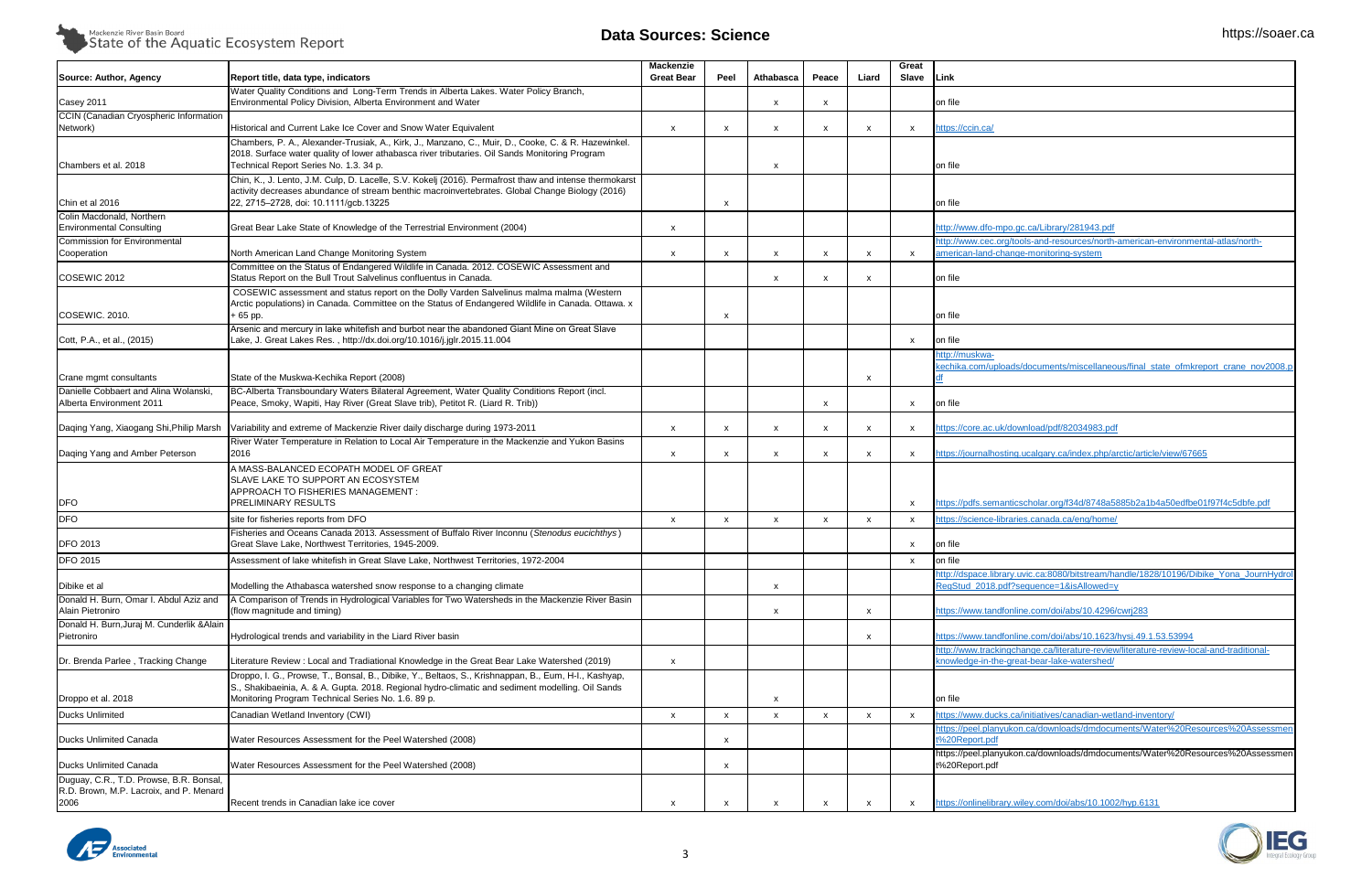

| Link                                                                                                                                                                            |
|---------------------------------------------------------------------------------------------------------------------------------------------------------------------------------|
|                                                                                                                                                                                 |
|                                                                                                                                                                                 |
|                                                                                                                                                                                 |
| on file                                                                                                                                                                         |
|                                                                                                                                                                                 |
|                                                                                                                                                                                 |
|                                                                                                                                                                                 |
| on file                                                                                                                                                                         |
|                                                                                                                                                                                 |
|                                                                                                                                                                                 |
|                                                                                                                                                                                 |
| http://earmp.ca/reports.html                                                                                                                                                    |
|                                                                                                                                                                                 |
| https://peel.planyukon.ca/downloads/dmdocuments/Fisheries_Info_Summary.pdf                                                                                                      |
| http://data.ec.gc.ca/data/substances/monitor/national-long-term-water-quality-monitoring-<br>data/lower-mackenzie-river-basin-long-term-water-quality-monitoring-data-canada-s- |
| north/?lang=en                                                                                                                                                                  |
| https://climate.weather.gc.ca/                                                                                                                                                  |
|                                                                                                                                                                                 |
| https://open.canada.ca/data/en/dataset/9e11e114-ef0d-4814-8d93-24af23716489                                                                                                     |
| https://open.canada.ca/data/en/dataset/d1d4d6e8-19b2-4a1a-a76e-5d150c85421d                                                                                                     |
| https://open.canada.ca/data/en/dataset/67b44816-9764-4609-ace1-68dc1764e9ea                                                                                                     |
| https://open.canada.ca/data/en/fgpv_vpgf/67b44816-9764-4609-ace1-68dc1764e9ea                                                                                                   |
|                                                                                                                                                                                 |
| http://aquatic.pyr.ec.gc.ca/webdataonlinenational/                                                                                                                              |
| https://www.canada.ca/en/environment-climate-change/services/oil-sands-                                                                                                         |
| monitoring/monitoring-water-quality-alberta-oil-sands.html                                                                                                                      |
|                                                                                                                                                                                 |
| http://publications.gc.ca/collections/collection_2019/eccc/En84-147-2017-eng.pdf                                                                                                |
|                                                                                                                                                                                 |
|                                                                                                                                                                                 |
| https://open.canada.ca/data/en/dataset/0c31b924-9aaf-4ca0-ae29-276bafecf008                                                                                                     |
| https://open.alberta.ca/dataset/96023005-e194-4856-9266-                                                                                                                        |
| 3ade974fd43d/resource/2199ba47-d473-4341-a9e5-0b4d1c8d5e6a/download/os-ts-                                                                                                      |
| water-14-surface-water-quality-mainstem-tribs-delta.pdf                                                                                                                         |
| https://www.canada.ca/en/environment-climate-change/services/canadian-aquatic-<br>biomonitoring-network.html                                                                    |
| https://www.canada.ca/en/environment-climate-change/services/ice-forecasts-                                                                                                     |
| observations/latest-conditions/archive-overview/thickness-data.html                                                                                                             |
| https://www.canada.ca/en/environment-climate-change/services/freshwater-quality-                                                                                                |
| monitoring/overview.html                                                                                                                                                        |
| https://yukon.ca/sites/yukon.ca/files/env/env-community-based-fish-wildlife-work-plan-na-                                                                                       |
| cho-nyak-dun-traditional-territory-2014-2019.pdf                                                                                                                                |
| http://yukon.maps.arcgis.com/apps/webappviewer/index.html?id=2365a4c0b8744f34be7f<br>1451938403d2                                                                               |



| Source: Author, Agency                                                               | Report title, data type, indicators                                                                                                                                                                                                                                                                                                                                                                                                                 | Mackenzie<br><b>Great Bear</b> | Peel                      | Athabasca                 | Peace                     | Liard                     | Great<br>Slave Link       |                                                                                                                                                                                                   |
|--------------------------------------------------------------------------------------|-----------------------------------------------------------------------------------------------------------------------------------------------------------------------------------------------------------------------------------------------------------------------------------------------------------------------------------------------------------------------------------------------------------------------------------------------------|--------------------------------|---------------------------|---------------------------|---------------------------|---------------------------|---------------------------|---------------------------------------------------------------------------------------------------------------------------------------------------------------------------------------------------|
| Dunmall et al. 2013                                                                  | K.M. Dunmall, J.D. Reist, E.C. Carmack, J.A. Babaluk, M.P. Heide-Jørgensen, and M.F. Docker.<br>2013. Pacific Salmon in the Arctic: Harbingers of Change. In: F.J. Mueter, D.M.S. Dickson, H.P.<br>Huntington, J.R. Irvine, E.A.Logerwell, S.A. MacLean, L.T. Quakenbush, and C.<br>Rosa (eds.), Responses of Arctic Marine Ecosystems to Climate Change. Alaska Sea Grant,<br>University of Alaska Fairbanks. doi:10.4027/ramecc.2013.07           | X                              | $\boldsymbol{\mathsf{x}}$ |                           |                           |                           |                           | on file                                                                                                                                                                                           |
| Dunmall et al. 2018                                                                  | Community-based Monitoring Demonstrates Increasing Occurrences and Abundances of Pacific<br>Salmon in the Canadian Arctic from 2000 to 2017. Karen M. Dunmall, Darcy G. McNicholl, and James<br>D. Reist. North Pacific Anadromous Fish Commission Technical Report No. 11:87-90, 2018                                                                                                                                                              | X                              |                           |                           |                           |                           |                           | on file                                                                                                                                                                                           |
| Eastern Athabasca Regional Monitoring<br>Program                                     | Established in 2011 under Saskatchewan's Boreal Watershed Initiative. Has two sub-programs: (1)<br>community program and (2) technical program: EARMP Community Report: Eastern Athabasca<br>Regional Monitoring Program. 2018/2019 Community Report. Final Report. April 2020. Canada North<br>Environmental Services. 2016. Eastern Athabasca Regional Monitoring Program 2015. Technical<br>Report. Prepared for the Government of Saskatchewan. |                                |                           | x                         |                           |                           |                           | http://earmp.ca/reports.html                                                                                                                                                                      |
| <b>EDI Environmental Dynamics Inc.</b>                                               | Peel River Watershed Fisheries Information Summary Report - Preliminary Assessment                                                                                                                                                                                                                                                                                                                                                                  |                                | X                         |                           |                           |                           |                           | https://peel.planyukon.ca/downloads/dmdocuments/Fisheries Info Summary.pdf                                                                                                                        |
| <b>Environment and Climate Change</b><br>Canada                                      | Lower Mackenzi River Basin Long-Term WQ Monitoring Data                                                                                                                                                                                                                                                                                                                                                                                             | x                              | X                         |                           |                           | x                         |                           | http://data.ec.gc.ca/data/substances/monitor/national-long-term-water-quality-monitory<br>lata/lower-mackenzie-river-basin-long-term-water-quality-monitoring-data-canada-s-<br>north/?lang=en    |
| <b>Environment and Climate Change</b><br>Canada                                      | climate normals, historical climate data                                                                                                                                                                                                                                                                                                                                                                                                            | X                              | X                         | X                         | $\mathsf{x}$              | X                         | $\boldsymbol{\mathsf{x}}$ | https://climate.weather.gc.ca/                                                                                                                                                                    |
| <b>Environment and Climate Change</b><br>Canada                                      | WSER data base on effluent volumes                                                                                                                                                                                                                                                                                                                                                                                                                  | x                              | X                         | $\boldsymbol{\mathsf{x}}$ | $\boldsymbol{\mathsf{x}}$ | $\boldsymbol{\mathsf{x}}$ |                           | https://open.canada.ca/data/en/dataset/9e11e114-ef0d-4814-8d93-24af23716489                                                                                                                       |
| <b>Environment and Climate Change</b><br>Canada                                      | Snow cover – Annual variations in spring (April, May and June) snow cover extent, Canada                                                                                                                                                                                                                                                                                                                                                            | X                              | $\boldsymbol{\mathsf{x}}$ | X                         | $\boldsymbol{\mathsf{x}}$ | X                         | $\boldsymbol{\mathsf{x}}$ | https://open.canada.ca/data/en/dataset/d1d4d6e8-19b2-4a1a-a76e-5d150c85421d                                                                                                                       |
| <b>Environment and Climate Change</b><br>Canada                                      | National long-term water quality monitoring data                                                                                                                                                                                                                                                                                                                                                                                                    |                                | $\boldsymbol{\mathsf{x}}$ |                           | $\boldsymbol{\mathsf{x}}$ | x                         |                           | https://open.canada.ca/data/en/dataset/67b44816-9764-4609-ace1-68dc1764e9ea                                                                                                                       |
| <b>Environment and Climate Change</b><br>Canada                                      | Open-map Viewer - National long-term water quality monitoring data                                                                                                                                                                                                                                                                                                                                                                                  |                                |                           |                           |                           |                           |                           | https://open.canada.ca/data/en/fgpv_vpgf/67b44816-9764-4609-ace1-68dc1764e9ea                                                                                                                     |
| <b>Environment and Climate Change</b><br>Canada                                      | Pacific-Yukon Water Quality Data                                                                                                                                                                                                                                                                                                                                                                                                                    |                                | $\boldsymbol{\mathsf{x}}$ |                           |                           | X                         |                           | http://aquatic.pyr.ec.gc.ca/webdataonlinenational/                                                                                                                                                |
| <b>Environment and Climate Change</b><br>Canada                                      | Monitoring Water Quality in Alberta Oil Sands - include surface annd groundwater quality, surface<br>water quantity, sediment quality, benthic invertebrates, fish health, toxicology and contaminants.                                                                                                                                                                                                                                             |                                |                           | X                         |                           |                           |                           | -ttps://www.canada.ca/en/environment-climate-change/services/oil-sands<br>monitoring/monitoring-water-quality-alberta-oil-sands.html                                                              |
| <b>Environment and Climate Change</b><br>Canada 2019                                 | Baseline surface water quality in the Petitot River Basin and surrounding watersheds. Examining<br>Potential Impacts of Shale Gas Development in the Horn River Basin, British Columbia                                                                                                                                                                                                                                                             |                                |                           |                           |                           |                           |                           | http://publications.gc.ca/collections/collection_2019/eccc/En84-147-2017-eng.pdf                                                                                                                  |
| <b>Environment and Climate Change</b><br>Canada and Alberta Environment and<br>Parks | Peace - Athabasca River Basin Long-term Water Quality Monitoring Data                                                                                                                                                                                                                                                                                                                                                                               |                                |                           | х                         | $\boldsymbol{\mathsf{x}}$ |                           |                           | ttps://open.canada.ca/data/en/dataset/0c31b924-9aaf-4ca0-ae29-276bafecf008                                                                                                                        |
| <b>Environment and Climate Change</b><br>Canada and Alberta Environment and<br>Parks | Surface Water Quality of the Athabasca, Peace and Slave Rivers and Riverine Water Bodies within<br>the Peace-Athabasca Delta                                                                                                                                                                                                                                                                                                                        |                                |                           | X                         | $\boldsymbol{\mathsf{x}}$ |                           | $\boldsymbol{\mathsf{x}}$ | https://open.alberta.ca/dataset/96023005-e194-4856-9266-<br>3ade974fd43d/resource/2199ba47-d473-4341-a9e5-0b4d1c8d5e6a/download/os-ts-<br>water-14-surface-water-quality-mainstem-tribs-delta.pdf |
| <b>Environment and Climate Change</b><br>Canada: CABIN                               | Canadian Aquatic Biomonitoring Network<br>benthic macroinvertebrate data                                                                                                                                                                                                                                                                                                                                                                            | X                              | X                         | X                         | $\boldsymbol{\mathsf{x}}$ | X                         | $\boldsymbol{\mathsf{x}}$ | https://www.canada.ca/en/environment-climate-change/services/canadian-aquatic-<br>biomonitoring-network.html                                                                                      |
| <b>Environment Canada</b>                                                            | Environment Canada Ice thickness data: Yellowknife, Inuvik, Fort Chipewyan, possibly more                                                                                                                                                                                                                                                                                                                                                           | X                              |                           | X                         |                           |                           | X                         | https://www.canada.ca/en/environment-climate-change/services/ice-forecasts-<br>observations/latest-conditions/archive-overview/thickness-data.html                                                |
| Environment Canada WQ monitoring                                                     | Overview of freshwater quality monitoring and surveillance                                                                                                                                                                                                                                                                                                                                                                                          | X                              | X                         | X                         | $\mathsf{x}$              | $\boldsymbol{\mathsf{x}}$ | x                         | https://www.canada.ca/en/environment-climate-change/services/freshwater-quality-<br>monitoring/overview.html                                                                                      |
| <b>Environment Yukon</b>                                                             | Community-Based Fish and Wildlife Work Plan (2009-2019)                                                                                                                                                                                                                                                                                                                                                                                             |                                | X                         |                           |                           |                           |                           | https://yukon.ca/sites/yukon.ca/files/env/env-community-based-fish-wildlife-work-plar<br>cho-nyak-dun-traditional-territory-2014-2019.pdf                                                         |
| <b>Environment Yukon</b>                                                             | Monitoring network database                                                                                                                                                                                                                                                                                                                                                                                                                         |                                | X                         |                           |                           | x                         |                           | http://yukon.maps.arcgis.com/apps/webappviewer/index.html?id=2365a4c0b8744f34<br>1451a38493d2                                                                                                     |
|                                                                                      |                                                                                                                                                                                                                                                                                                                                                                                                                                                     |                                |                           |                           |                           |                           |                           |                                                                                                                                                                                                   |

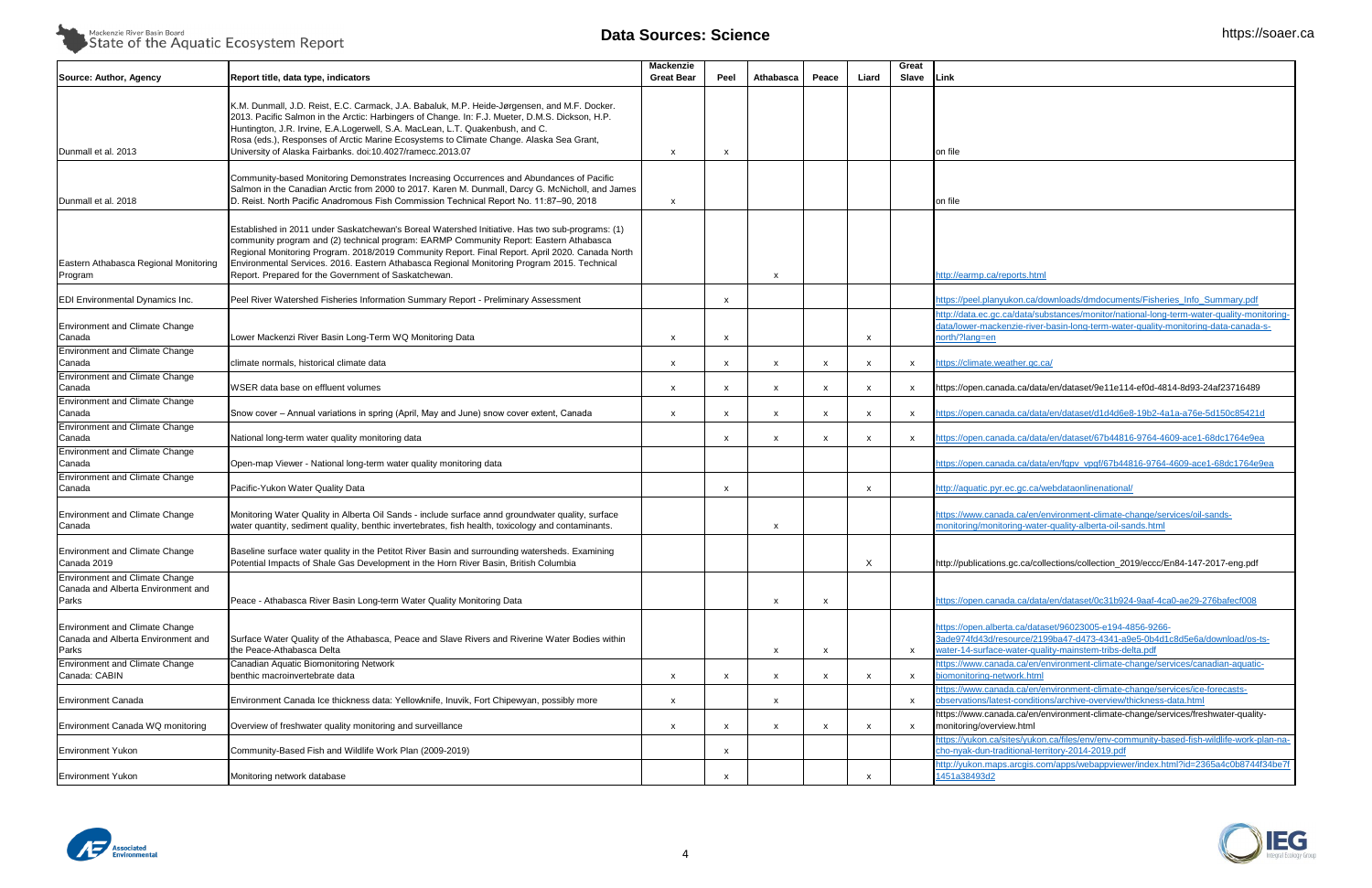

# $\blacktriangleright$  State of the Aquatic Ecosystem Report

| Link                                                                                                                                                                                           |
|------------------------------------------------------------------------------------------------------------------------------------------------------------------------------------------------|
| http://www.env.gov.yk.ca/publications-<br>maps/documents/yukonwater_climatechange_report.pdf                                                                                                   |
| Data+Reports/Peel/Climate                                                                                                                                                                      |
| https://yukon.ca/sites/yukon.ca/files/env/env-yukon-water-strategy-action-plan.pdf                                                                                                             |
| https://yukon.ca/sites/yukon.ca/files/env/env-status-yukon-fisheries-2010.pdf                                                                                                                  |
| http://www.env.gov.yk.ca/publications-<br>maps/documents/StatusReportonAmphibiansintheYukon2011.pdf                                                                                            |
| http://www.cripe.ca/docs/proceedings/17/Jasek-et-al-2013.pdf                                                                                                                                   |
| https://www150.statcan.gc.ca/n1/pub/82-003-x/2013004/article/11776-eng.pdf                                                                                                                     |
| https://catalogue.data.gov.bc.ca/dataset/baseline-thematic-mapping-present-land-use-<br>version-1-spatial-layer                                                                                |
| https://catalogue.data.gov.bc.ca/dataset/freshwater-atlas-wetlands                                                                                                                             |
| https://catalogue.data.gov.bc.ca/dataset/water-rights-licences-public                                                                                                                          |
| https://www2.gov.bc.ca/assets/gov/environment/air-land-<br>water/water/waterquality/monitoring-water-quality/cariboo-skeena-omineca-wq-<br>docs/wq_om_charlie_lake_data.pdf                    |
| https://www.tandfonline.com/doi/abs/10.3137/ao.400203                                                                                                                                          |
| http://www.usask.ca/geography/MAGS/index_e.htm                                                                                                                                                 |
| http://giws.usask.ca/meta/                                                                                                                                                                     |
| on file                                                                                                                                                                                        |
| https://www.enr.gov.nt.ca/en/services/water-management-and-monitoring/water-quality-<br>monitoring-networks                                                                                    |
| https://www.enr.gov.nt.ca/en/services/water-management-and-monitoring                                                                                                                          |
| https://www.enr.gov.nt.ca/en/services/water-management-and-monitoring/water-quality-<br>monitoring-networks                                                                                    |
| https://www.enr.gov.nt.ca/en/services/water-management-and-monitoring/water-quality-<br>monitoring-networks                                                                                    |
|                                                                                                                                                                                                |
| http://sdw.enr.gov.nt.ca/nwtdp_upload/CIMP%20fish%20report_web_revised.pdf                                                                                                                     |
| http://www.ramp-<br>alberta.org/UserFiles/File/RAMPMonitoring/RAMP_Historical_Fisheries_Report.pdf                                                                                             |
| http://www.ramp-<br>alberta.org/UserFiles/File/RAMPMonitoring/RAMP_Historical_Benthos_Report.pdf                                                                                               |
| https://www.nwt-esrf.org/sites/default/files/2016-<br>10/Central%20Mackenzie%20Water%20and%20Groundwater%20Baseline%20Assessm<br>ent%20Report%201%20-%20Technical%20State%20of%20Knowledge.pdf |
| http://a100.gov.bc.ca/pub/acat/public/viewReport.do?reportId=48837                                                                                                                             |
| on file                                                                                                                                                                                        |



| Source: Author, Agency                                                                        | Report title, data type, indicators                                                                                                                                                                                                                                                                                             | Mackenzie<br><b>Great Bear</b> | Peel                      | Athabasca    | Peace                     | Liard                     | Great<br>Slave            | Link                                                                                                                                                                                     |
|-----------------------------------------------------------------------------------------------|---------------------------------------------------------------------------------------------------------------------------------------------------------------------------------------------------------------------------------------------------------------------------------------------------------------------------------|--------------------------------|---------------------------|--------------|---------------------------|---------------------------|---------------------------|------------------------------------------------------------------------------------------------------------------------------------------------------------------------------------------|
|                                                                                               |                                                                                                                                                                                                                                                                                                                                 |                                |                           |              |                           |                           |                           | ttp://www.env.gov.yk.ca/publications-<br>maps/documents/yukonwater_climatechange_report.pdf                                                                                              |
| <b>Environment Yukon</b>                                                                      | Yukon Water - Assessment of Climate Change Vulnerabilities (2011)                                                                                                                                                                                                                                                               |                                | $\boldsymbol{\mathsf{x}}$ |              |                           | $\boldsymbol{\mathsf{x}}$ |                           | Data+Reports/Peel/Climate                                                                                                                                                                |
| <b>Environment Yukon</b>                                                                      | Water for Nature, Water for People - Yukon water strategy action plan (2014)                                                                                                                                                                                                                                                    |                                |                           |              |                           | $\boldsymbol{\mathsf{x}}$ |                           | nttps://yukon.ca/sites/yukon.ca/files/env/env-yukon-water-strategy-action-plan.pdf                                                                                                       |
| <b>Environment Yukon</b>                                                                      | ENVIRONMENT YUKON. 2010. Status of Yukon Fisheries 2010: An overview of the state of Yukon<br>fisheries and the health of fish stocks, with special reference to fisheries management programs.<br>Yukon Fish and Wildlife Branch Report MR-10-01                                                                               |                                | x                         |              |                           | X                         |                           | https://yukon.ca/sites/yukon.ca/files/env/env-status-yukon-fisheries-2010.pdf                                                                                                            |
| <b>Environment Yukon</b>                                                                      | Status Report on Amphibians in the Yukon (2011)                                                                                                                                                                                                                                                                                 |                                | X                         |              |                           | $\boldsymbol{\mathsf{x}}$ |                           | ttp://www.env.gov.yk.ca/publications-<br>maps/documents/StatusReportonAmphibiansintheYukon2011.pdf                                                                                       |
| Faye Hicks, Robyn Andrishak, and<br><b>Yuntong She</b>                                        | Modeling Ice Cover Consolidation during Freeze-up on the Peace River, AB                                                                                                                                                                                                                                                        |                                |                           |              |                           |                           |                           | http://www.cripe.ca/docs/proceedings/17/Jasek-et-al-2013.pdf                                                                                                                             |
| Findlay, Leanne; Kohen, Dafna; Langlois,<br><b>Kellie. 2013</b>                               | Dietary habits of Aboriginal children, unsure if data available by region                                                                                                                                                                                                                                                       |                                |                           |              |                           |                           |                           | https://www150.statcan.gc.ca/n1/pub/82-003-x/2013004/article/11776-eng.pdf                                                                                                               |
| FLNRO - GeoBC                                                                                 | Baseline Thematic Mapping Present Land Use Version 1. This layer represents Land use polygons as<br>determined by a combination of analytic techniques, mostly using Landsat 5 image mosaics.                                                                                                                                   |                                |                           |              |                           | $\boldsymbol{\mathsf{x}}$ |                           | https://catalogue.data.gov.bc.ca/dataset/baseline-thematic-mapping-present-land<br>version-1-spatial-layer                                                                               |
| FLNRO - GeoBC                                                                                 | Freshwater Atlas wetland polygons for the province (BC)                                                                                                                                                                                                                                                                         |                                |                           |              |                           | X                         |                           | https://catalogue.data.gov.bc.ca/dataset/freshwater-atlas-wetlands                                                                                                                       |
| FLNRO - GeoBC                                                                                 | Water rights licence data administrated under the Water Sustainability Act which includes data for<br>both surface water and groundwater Points of Diversions                                                                                                                                                                   |                                |                           |              |                           |                           |                           | https://catalogue.data.gov.bc.ca/dataset/water-rights-licences-public                                                                                                                    |
| French and Carmichael 1999                                                                    | Limnological Aspects of Charlie Lake (Peace River Drainage, British Columbia): A Summary of Data<br>Collected Between 1974 and 1995                                                                                                                                                                                             |                                |                           |              | X                         |                           |                           | https://www2.gov.bc.ca/assets/gov/environment/air-land-<br>water/water/waterquality/monitoring-water-quality/cariboo-skeena-omineca-wq-<br>docs/wq_om_charlie_lake_data.pdf              |
| G.S. Strong, B. Proctor, M. Wang, E.D.<br>Soulis, C.D. Smith, F. Seglenieks & K.<br>Snelgrove | Closing the Mackenzie basin water budget, water years 1994/95 to 1996/97                                                                                                                                                                                                                                                        | X                              | X                         | $\mathsf{x}$ | $\boldsymbol{\mathsf{x}}$ | X                         | $\mathsf{x}$              | https://www.tandfonline.com/doi/abs/10.3137/ao.400203                                                                                                                                    |
| Global Energy and Water cycle<br>Exchanges project                                            | the Canadian Mackenzie GEWEX Study (MAGS): information on Snow and Ice, temperature and<br>precipitation, Water Flow and Levels, water use etc                                                                                                                                                                                  | X                              | X                         | $\mathbf{x}$ | $\boldsymbol{\mathsf{x}}$ | $\mathsf{x}$              | $\mathsf{x}$              | http://www.usask.ca/geography/MAGS/index_e.htm                                                                                                                                           |
| Global Water Futures - Data Portal                                                            | Variety of datasets derived through academic research                                                                                                                                                                                                                                                                           |                                | X                         |              | X                         |                           |                           | /ttp://giws.usask.ca/meta                                                                                                                                                                |
| Glozier et al. 2018                                                                           | Surface Water Quality of the Athabasca, Peace and Slave Rivers and Riverine Waterbodies within<br>the PeaceAthabasca Delta. Oil Sands Monitoring Program Technical Report Series No. 1.4. 64 p                                                                                                                                  |                                |                           |              |                           |                           |                           | on file                                                                                                                                                                                  |
| <b>GNWT</b>                                                                                   | Snow Survey Monitoring Network                                                                                                                                                                                                                                                                                                  | X                              | X                         |              |                           | $\boldsymbol{\mathsf{x}}$ | $\mathsf{x}$              | https://www.enr.gov.nt.ca/en/services/water-management-and-monitoring/water-g<br>monitoring-networks                                                                                     |
| <b>GNWT</b>                                                                                   | NWT ENR monitoring data                                                                                                                                                                                                                                                                                                         | $\mathsf{x}$                   | X                         |              |                           | $\boldsymbol{\mathsf{x}}$ | $\mathsf{x}$              | https://www.enr.gov.nt.ca/en/services/water-management-and-monitoring                                                                                                                    |
| <b>GNWT</b>                                                                                   | GNWT ENR Transboundary River Water Quality Monitoring Network                                                                                                                                                                                                                                                                   |                                |                           |              |                           |                           | $\boldsymbol{\mathsf{x}}$ | https://www.enr.gov.nt.ca/en/services/water-management-and-monitoring/water-g<br>monitoring-networks                                                                                     |
| <b>GNWT</b>                                                                                   | North Slave Water Quality Network                                                                                                                                                                                                                                                                                               |                                |                           |              |                           |                           | $\mathsf{x}$              | ittps://www.enr.gov.nt.ca/en/services/water-management-and-monitoring/water-c<br>monitoring-networks                                                                                     |
| Department of Environment and Natural<br>Resources (2016)                                     | Northwest Territories Cumulative Impact Monitoring Program (NWT CIMP). Monitoring and Research<br>Results 2010-2015 Fish. ISBN: 978-0-7708-0242-4. Yellowknife. NT: Northwest Territories<br>Cumulative Impact Monitoring Program, Department of Environment and Natural Resources,<br>Government of the Northwest Territories. | X                              |                           |              |                           |                           | $\boldsymbol{\mathsf{x}}$ | http://sdw.enr.gov.nt.ca/nwtdp_upload/CIMP%20fish%20report_web_revised.pdf                                                                                                               |
| Golder and Associates (for RAMP<br><b>Steering Committee)</b>                                 | Golder Associates Ltd. (2004) .Review of Historical Fisheries Information for Tributaries of the<br>Athabasca River in the Oil Sands Region. Submitted to Regional Aquatics Monitoring Program<br>(RAMP), Steering Committee.                                                                                                   |                                |                           | x            |                           |                           |                           | http://www.ramp-<br>alberta.org/UserFiles/File/RAMPMonitoring/RAMP Historical Fisheries Report.p                                                                                         |
| Golder and Associates (for RAMP<br><b>Steering Committee)</b>                                 | Review of Historical Benthic Invertebrate Data for Rivers and Streams in the Oil Sands Region (2003)                                                                                                                                                                                                                            |                                |                           |              |                           |                           |                           | http://www.ramp-<br>alberta.org/UserFiles/File/RAMPMonitoring/RAMP_Historical_Benthos_Report.pd                                                                                          |
| <b>Golder Associates</b>                                                                      | Central Mackenzie Surface Water and Groundwater Baseline Assessment                                                                                                                                                                                                                                                             | X                              |                           |              |                           |                           |                           | https://www.nwt-esrf.org/sites/default/files/2016-<br>10/Central%20Mackenzie%20Water%20and%20Groundwater%20Baseline%20A<br>ent%20Report%201%20-%20Technical%20State%20of%20Knowledge.pdf |
| <b>Golder Associates</b>                                                                      | Stream Assessments for Environmental Assessment, Liard River Basin (2014)                                                                                                                                                                                                                                                       |                                |                           |              |                           | $\boldsymbol{\mathsf{x}}$ |                           | http://a100.gov.bc.ca/pub/acat/public/viewReport.do?reportId=48837                                                                                                                       |
|                                                                                               | Central Mackenzie Surface Water and Groundwater Baseline Assessment. Report 1: Technical State                                                                                                                                                                                                                                  |                                |                           |              |                           |                           |                           |                                                                                                                                                                                          |
| Golder Associates 2015                                                                        | of Knowledge                                                                                                                                                                                                                                                                                                                    | x                              |                           |              |                           |                           | $\mathsf{x}$              | on file                                                                                                                                                                                  |

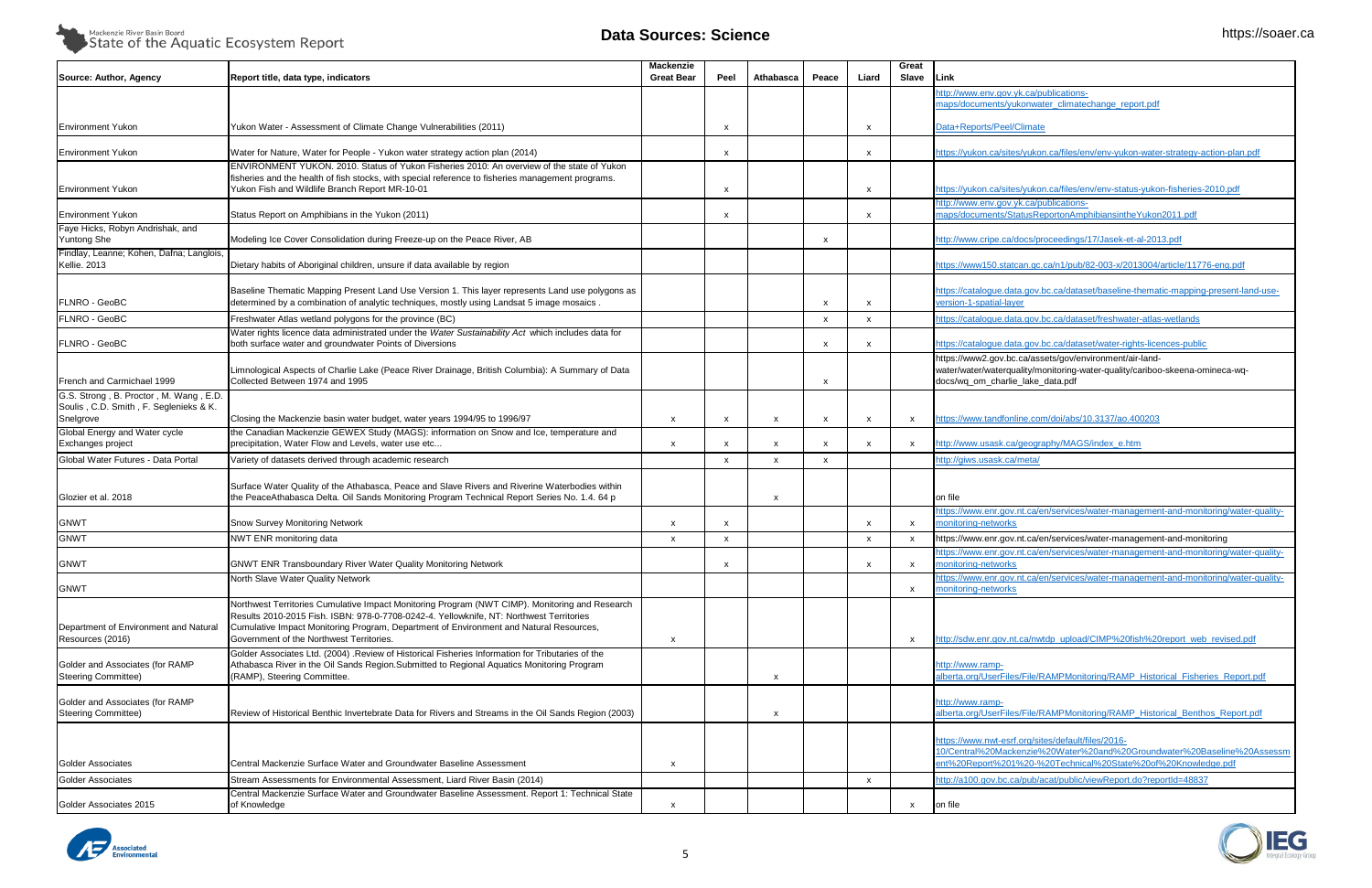

| Link                                                                                                                                                                                         |
|----------------------------------------------------------------------------------------------------------------------------------------------------------------------------------------------|
| http://a100.gov.bc.ca/appsdata/acat/documents/r54471/WSS_2018-<br>01_Liard_GW_1532283781445_2278704448.pdf                                                                                   |
| https://www.enr.gov.nt.ca/sites/enr/files/slave_river_environmental_quality_monitoring_pr<br>ogram - report summary 1998.pdf                                                                 |
| https://open.alberta.ca/dataset/fe41d4f2-a624-4900-bd7d-<br>fb451e2daba2/resource/925e1d3d-5606-4716-b457-7ea7d31dad6e/download/os-ts-<br>water-13-surface-water-quality-tributaries.pdf     |
| https://afetuw.alberta.ca/                                                                                                                                                                   |
| https://www.nrcan.gc.ca/sites/www.nrcan.gc.ca/files/energy/Climate-change/pdf/CCCR-<br>Chapter6-ChangesInFreshwaterAvailabilityAcrossCanada.pdf                                              |
| https://wateroffice.ec.gc.ca/                                                                                                                                                                |
| http://publications.gc.ca/collections/collection_2011/ec/En14-42-2011-eng.pdf                                                                                                                |
| https://www.enr.gov.nt.ca/en/nwt-state-environment-report                                                                                                                                    |
| https://www.enr.gov.nt.ca/sites/enr/files/resources/water_quality_monitoring_program_pla<br>in language summary 2012.pdf                                                                     |
| https://nwtdiscoveryportal.enr.gov.nt.ca/geoportal/catalog/search/search.page                                                                                                                |
| https://www.statsnwt.ca/Traditional%20Activities/                                                                                                                                            |
| https://www.hss.gov.nt.ca/en/services/recommandations-sur-la-consommation-de-<br>poisson/site-specific-fish-consumption-advice                                                               |
| on file                                                                                                                                                                                      |
| https://yukon.ca/en/snow-surveys-and-water-supply-forecasts#snow-and-water-supply-<br>data                                                                                                   |
| https://www.enr.gov.nt.ca/sites/enr/files/resources/2017_water_quantity_technical_report<br>_finalupdated.pdf                                                                                |
| http://a100.gov.bc.ca/pub/acat/public/viewReport.do?reportId=49774                                                                                                                           |
| on file                                                                                                                                                                                      |
| http://www.ramp-alberta.org/ramp/results/report.aspx                                                                                                                                         |
| on file                                                                                                                                                                                      |
| on file                                                                                                                                                                                      |
| on file                                                                                                                                                                                      |
| https://www.researchgate.net/publication/223690773 Variability in ice phenology on G<br>reat Bear Lake and Great Slave Lake Northwest Territories Canada from SeaWind<br>sQuikSCAT_2000-2006 |
| on file                                                                                                                                                                                      |
| http://mightypeacesow.org/pdf/MPWA_Aquatic_Ecosystems_Background_Report.pdf                                                                                                                  |
| https://www.lswc.ca/state_of_the_watershed                                                                                                                                                   |
| on file                                                                                                                                                                                      |
| https://onlinelibrary.wiley.com/doi/abs/10.1002/hyp.10236                                                                                                                                    |
| http://www.grrb.nt.ca/pdf/GHS/Harvest_Study_Report_FINAL09Web.pdf                                                                                                                            |
| https://www.enr.gov.nt.ca/sites/enr/files/hydrologic overview of the gwichin and sahtu<br>settlement_areas_2004.pdf                                                                          |



| Source: Author, Agency                                     | Report title, data type, indicators                                                                                                                                           | Mackenzie<br><b>Great Bear</b> | Peel                      | Athabasca                 | Peace                     | Liard                     | Great<br>Slave            | Link                                                                                                                                                             |
|------------------------------------------------------------|-------------------------------------------------------------------------------------------------------------------------------------------------------------------------------|--------------------------------|---------------------------|---------------------------|---------------------------|---------------------------|---------------------------|------------------------------------------------------------------------------------------------------------------------------------------------------------------|
|                                                            | Gov of BC, Quanterany Geosciences LTD Liard and Petitot Sub Basins Transboundary Groundwater Resources Assessment (2018)                                                      |                                |                           |                           |                           |                           |                           | http://a100.gov.bc.ca/appsdata/acat/documents/r54471/WSS_2018-<br>01_Liard_GW_1532283781445_2278704448.pdf                                                       |
| Government of AB                                           | SLAVE RIVER ENVIRONMENTAL QUALITY MONITORING PROGRAM                                                                                                                          |                                |                           |                           |                           |                           | $\mathsf{x}$              | https://www.enr.gov.nt.ca/sites/enr/files/slave_river_environmental_quality_monitoring<br>ogram - report_summary_1998.pdf                                        |
|                                                            |                                                                                                                                                                               |                                |                           |                           |                           |                           |                           | https://open.alberta.ca/dataset/fe41d4f2-a624-4900-bd7d-<br>fb451e2daba2/resource/925e1d3d-5606-4716-b457-7ea7d31dad6e/download/os-ts-                           |
| Government of Alberta                                      | Surface Water Quality of the Lower Athabasca Tributaries (2018)                                                                                                               |                                |                           | X                         |                           |                           |                           | water-13-surface-water-quality-tributaries.pdf                                                                                                                   |
| Government of Alberta                                      | Online tool to obtain a list of water licences per watershed (incl. return flows, consumptive use,<br>location, sector), sorting by values                                    |                                |                           | X                         | X                         |                           |                           | https://afetuw.alberta.ca/                                                                                                                                       |
|                                                            |                                                                                                                                                                               |                                |                           |                           |                           |                           |                           |                                                                                                                                                                  |
| Government of Canada                                       | Canada's changing climate report: Changes in Freshwater Availability Across Canada                                                                                            | X                              |                           |                           |                           |                           |                           | https://www.nrcan.gc.ca/sites/www.nrcan.gc.ca/files/energy/Climate-change/pdf/CCC<br>Chapter6-ChangesInFreshwaterAvailabilityAcrossCanada.pdf                    |
| Government of Canada                                       | National Hydrometric Data                                                                                                                                                     |                                | $\mathsf{x}$              | $\mathsf{x}$              | $\boldsymbol{\mathsf{x}}$ | $\boldsymbol{\mathsf{x}}$ | $\mathsf{x}$              | https://wateroffice.ec.gc.ca/                                                                                                                                    |
| Government of Canada                                       | Lower Athabasca Water Quality Monitoring Program - Phase 1 - Athabasca River Mainstem and Major<br>Tributaries                                                                |                                |                           | $\boldsymbol{\mathsf{x}}$ |                           |                           |                           | http://publications.gc.ca/collections/collection_2011/ec/En14-42-2011-eng.pdf                                                                                    |
| Government of Northwest Territories                        | Northwest Territorries State of the Environment Report                                                                                                                        | $\boldsymbol{\mathsf{x}}$      | $\mathsf{x}$              |                           |                           | $\mathsf{x}$              | $\mathsf{x}$              | https://www.enr.gov.nt.ca/en/nwt-state-environment-report                                                                                                        |
| Government of Northwest Territories                        | Five year Technical Review of the NWT-wide Community Based Water Quality Monitoring Program<br>$(2012 - 2016)$                                                                | x                              | X                         |                           |                           |                           | $\boldsymbol{\mathsf{x}}$ | https://www.enr.gov.nt.ca/sites/enr/files/resources/water_quality_monitoring_program<br>in_language_summary_2012.pdf                                             |
| Government of Northwest Territories                        | NWT Discovery Portal, A Source for Environmental Knowledge                                                                                                                    | $\mathbf{x}$                   | $\mathbf{x}$              |                           |                           | $\mathbf{x}$              | $\mathsf{x}$              | https://nwtdiscoveryportal.enr.gov.nt.ca/geoportal/catalog/search/search.page                                                                                    |
| Government of Northwest Territories                        | Households Eating Meat or Fish from Hunting or Fishing                                                                                                                        | X                              |                           |                           |                           |                           |                           | https://www.statsnwt.ca/Traditional%20Activities/                                                                                                                |
| Government of Northwest Territories                        | Government of Northwest Territories. Site-Specific Fish Consumption Advice.                                                                                                   | X                              | $\boldsymbol{\mathsf{x}}$ |                           |                           | X                         | $\mathsf{x}$              | https://www.hss.gov.nt.ca/en/services/recommandations-sur-la-consommation-de-<br>poisson/site-specific-fish-consumption-advice                                   |
| Government of Yukon (2011)                                 | Yukon Water: An Assessment of Climate Change Vulnerabilities.                                                                                                                 |                                | $\mathbf{x}$              |                           | $\mathsf{x}$              | X                         |                           | on file                                                                                                                                                          |
| Government of Yukon.                                       | Yukon Snow Survey Bulletins.                                                                                                                                                  |                                |                           |                           |                           |                           |                           | https://yukon.ca/en/snow-surveys-and-water-supply-forecasts#snow-and-water-supply<br>data                                                                        |
| Governments of NWT and AB                                  | 2017 Alberta-NWT Transboundary Water Quantity Technical Report                                                                                                                |                                |                           |                           |                           |                           | $\mathsf{x}$              | https://www.enr.gov.nt.ca/sites/enr/files/resources/2017_water_quantity_technical_rep<br>_finalupdated.pdf                                                       |
| Greig; Triton Environmental Consultants<br>Ltd             | Report: Stream Classification and Fish Habitat Assessments in Liard, Beaver and Fort Nelson River<br>watersheds (2012)                                                        |                                |                           |                           |                           | $\boldsymbol{\mathsf{x}}$ |                           | http://a100.gov.bc.ca/pub/acat/public/viewReport.do?reportId=49774                                                                                               |
| Hall et al. 2019                                           | Discussion of "Frequency of ice-jam flooding of Peace-Athabasca Delta. Canadian Journal of Civil<br>Engineering, 45(1): 71-75.                                                |                                |                           | X                         | X                         |                           |                           | on file                                                                                                                                                          |
| Hatfield Consultants 2016                                  | Hatfield Consultants (2016). Regional Aquatics Monitoring in support of the Joint Oil Sands Monitoring<br>Plan. Final 2015 Program Report. Prepared for AEMERA. Edmonton, AB. |                                |                           | $\boldsymbol{\mathsf{x}}$ |                           |                           |                           | http://www.ramp-alberta.org/ramp/results/report.aspx                                                                                                             |
| <b>Hatfield Consultants 2019</b>                           | Investigation of Trends in Select Water Quality Variables at Long-Term Monitoring Sites on the Wapiti<br>River, Alberta                                                       |                                |                           |                           | X                         |                           |                           | on file                                                                                                                                                          |
| <b>Hatfield Consultants 2019</b>                           | Investigation of Trends in Select Water Quality Variables at Long-Term Monitoring Sites on the<br>Smoky River, Alberta                                                        |                                |                           |                           | $\boldsymbol{\mathsf{x}}$ |                           |                           | on file                                                                                                                                                          |
| Haynes, K.M., R.F. Connon, and W.L.<br>Quinton 2018.       | Permafrost thaw induced drying of wetlands at Scotty Creek, NWT, Canada. Environmental Research<br>Letters 13: 114001                                                         |                                |                           |                           |                           |                           |                           | on file                                                                                                                                                          |
|                                                            |                                                                                                                                                                               |                                |                           |                           |                           |                           |                           | https://www.researchgate.net/publication/223690773 Variability in ice phenology or<br>reat_Bear_Lake_and_Great_Slave_Lake_Northwest_Territories_Canada_from_SeaV |
| Howell et al.                                              | Variability in ice phenology on Great Bear Lake and Great Slave Lake, NorthwestTerritories, Canada                                                                            | $\boldsymbol{\mathsf{x}}$      |                           |                           |                           |                           | $\boldsymbol{\mathsf{x}}$ | sQuikSCAT_2000-2006                                                                                                                                              |
| Howland, K., C. Gallagher 2015.                            | Long term monitoring of Sahtu (Great Bear Lake) fisheries and the aquatic ecosystem: Project<br>Update 2014-15.                                                               | $\boldsymbol{\mathsf{x}}$      |                           |                           |                           |                           |                           | on file                                                                                                                                                          |
| Hutchinson Environmental Sciences Ltd.                     | BACKGROUND REPORT ON AQUATIC ECOSYSTEM HEALTH FOR THE PEACE RIVER<br><b>WATERSHED</b>                                                                                         |                                |                           |                           | x                         |                           |                           | http://mightypeacesow.org/pdf/MPWA Aguatic Ecosystems Background Report.pdf                                                                                      |
| Hutchinson Environmental Sciences Ltd.<br>2015             | Technical Update: Examining the Health of the Lesser Slave Watershed; Plain Language Summary of:<br>Technical Update for the Lesser Slave Watershed                           |                                |                           | $\boldsymbol{\mathsf{X}}$ |                           |                           |                           | https://www.lswc.ca/state_of_the_watershed                                                                                                                       |
| Hutchinson Environmental Sciences Ltd.<br>2018.            | 5-year review of the Government of the Northwest Territories Community Based Monitoring Program.<br>Prepared for: Government of the Northwest Territories.                    | $\boldsymbol{\mathsf{x}}$      | $\boldsymbol{\mathsf{x}}$ |                           |                           | $\boldsymbol{\mathsf{x}}$ | $\boldsymbol{\mathsf{x}}$ | on file                                                                                                                                                          |
| Hyung-Il Eum Yonas Dibike Terry<br>Prowse Barrie Bonsal    | Inter-comparison of high-resolution gridded climate data sets and their implication on hydrological<br>model simulation over the Athabasca Watershed, Canada                  |                                |                           | $\boldsymbol{\mathsf{x}}$ |                           |                           |                           | https://onlinelibrary.wiley.com/doi/abs/10.1002/hyp.10236                                                                                                        |
| Ian Macdonald for the Gwich'in<br>Renewable Resource Board | Gwich'in Harvest Study (2009)                                                                                                                                                 | X                              | $\boldsymbol{\mathsf{x}}$ |                           |                           |                           |                           | http://www.grrb.nt.ca/pdf/GHS/Harvest_Study_Report_FINAL09Web.pdf                                                                                                |
| <b>INAC - Water Resources Division</b>                     | Hydrologic Overview of the Gwich'in and Sahtu Settlement Areas (2001)                                                                                                         | $\boldsymbol{\mathsf{x}}$      | $\boldsymbol{\mathsf{x}}$ |                           |                           |                           | $\boldsymbol{\mathsf{x}}$ | https://www.enr.gov.nt.ca/sites/enr/files/hydrologic_overview_of_the_gwichin_and_sa<br>settlement_areas_2004.pdf                                                 |

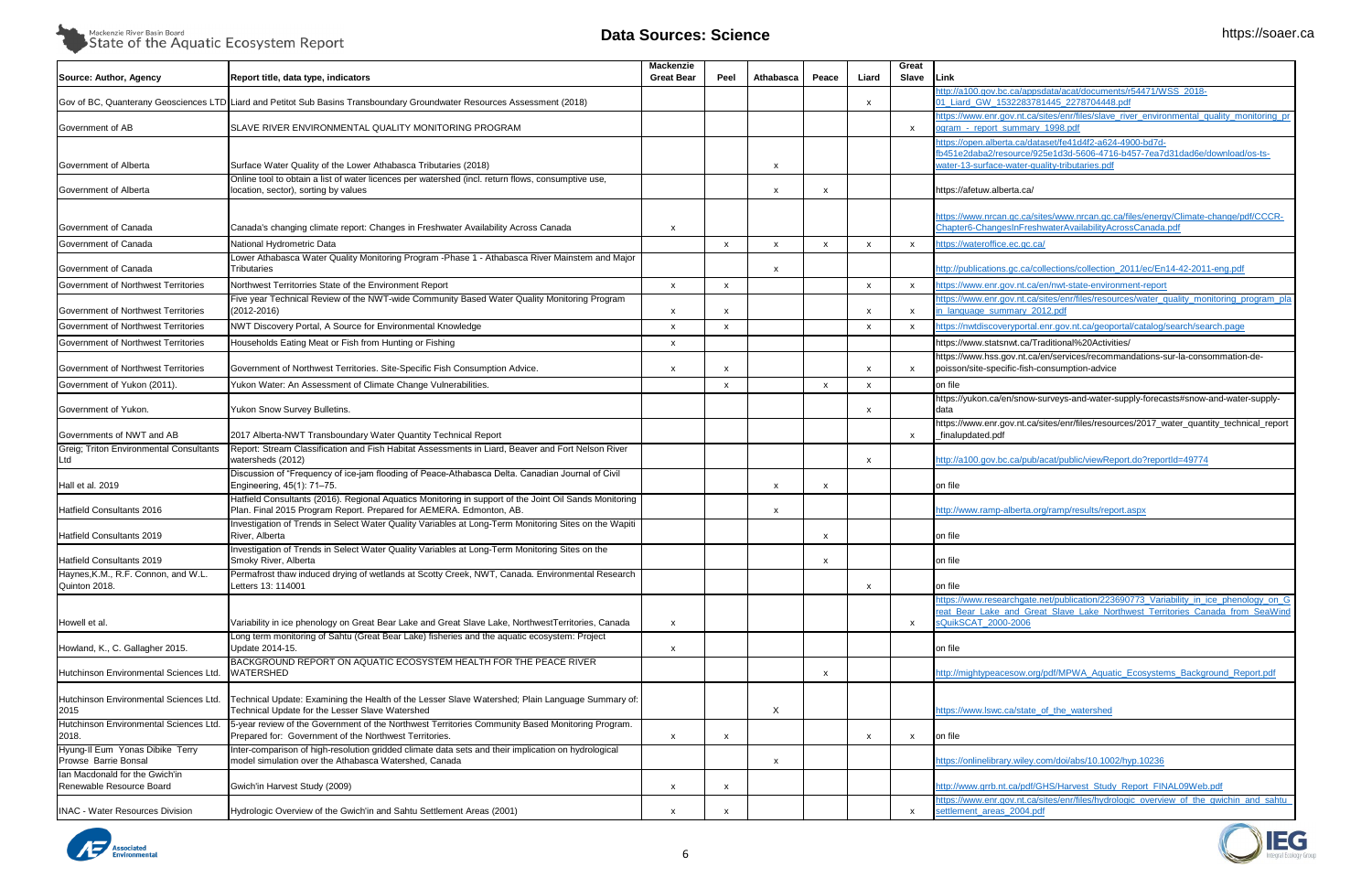

| Source: Author, Agency                                                         | Report title, data type, indicators                                                                                                                                                                                                                                                                                             | Mackenzie<br><b>Great Bear</b> | Peel                      | Athabasca                 | Peace                     | Liard                     | Great<br>Slave            | <b>Link</b>                                                                                                                                                                  |
|--------------------------------------------------------------------------------|---------------------------------------------------------------------------------------------------------------------------------------------------------------------------------------------------------------------------------------------------------------------------------------------------------------------------------|--------------------------------|---------------------------|---------------------------|---------------------------|---------------------------|---------------------------|------------------------------------------------------------------------------------------------------------------------------------------------------------------------------|
| <b>INAC - Water Resources Division</b>                                         | Overview of the Hydrology of the Deh Cho Region - NWT (2002)                                                                                                                                                                                                                                                                    | $\boldsymbol{\mathsf{x}}$      |                           |                           |                           | $\boldsymbol{\mathsf{x}}$ | $\mathsf{x}$              | http://publications.gc.ca/site/eng/9.699494/publication.html                                                                                                                 |
| <b>INAC - Water Resources Division</b>                                         | Hydrologic Overview of the North and South Slave Regions (2003)                                                                                                                                                                                                                                                                 |                                |                           |                           |                           |                           | $\mathsf{x}$              | http://publications.gc.ca/site/eng/9.699493/publication.html                                                                                                                 |
| Indian and Northern Affairs Canada                                             | Peel River Water and Suspended Sediment Sampling Program (2002-2007)                                                                                                                                                                                                                                                            |                                | X                         |                           |                           |                           |                           | https://www.enr.gov.nt.ca/sites/enr/files/peel_river_water_and_suspene<br>pling_program_2002_-_2007.pdf                                                                      |
|                                                                                |                                                                                                                                                                                                                                                                                                                                 |                                |                           |                           |                           |                           |                           | https://www.enr.gov.nt.ca/sites/enr/files/liard_river_environmental_qua                                                                                                      |
| Indian and Northern Affairs Canada 1998                                        | Liard River Environmental Quality Monitoring Program                                                                                                                                                                                                                                                                            |                                |                           |                           |                           | X                         |                           | gram_-_summary_report_1998.pdf                                                                                                                                               |
| Islam and Leidl 2018, Alberta<br><b>Environment and Parks</b>                  | Status of Surface Water Quantity - 2015 and 2016 - Lower Athabasca Region                                                                                                                                                                                                                                                       |                                |                           | X                         |                           |                           |                           | https://open.alberta.ca/publications/9781460135808                                                                                                                           |
| J.J. Gibson, T.D. Prowse, D.L. Peters                                          | Partitioning impacts of climate and regulation on water level variability in Great Slave Lake (ice jams<br>and water levels)                                                                                                                                                                                                    |                                |                           |                           |                           |                           | X                         | https://www.sciencedirect.com/science/article/pii/S0022169406000928                                                                                                          |
| James Kenyon, Ducks Unlimited                                                  | Water Resources Assessment for the Peel Watershed (2008)                                                                                                                                                                                                                                                                        |                                | $\boldsymbol{\mathsf{x}}$ |                           |                           |                           |                           | https://www.planyukon.ca/index.php/documents-and-downloads/peel-v<br>commission/resource-assessment-reports/sector-specific-resource-rep<br>resources-assessment-report/file |
| <b>JOSM</b>                                                                    | 2018-2019 Ambient Environment Monitoring Plan for Oil Sands Development                                                                                                                                                                                                                                                         |                                |                           | X                         |                           |                           |                           | http://environmentalmonitoring.alberta.ca/2018-2019-ambient-environn<br>plan-for-oil-sands-development/                                                                      |
| Juraj M. Cunderlik, Taha B.M.J. Ouarda                                         | Trends in the timing and magnitude of floods in Canada; timing and magnitude of floods, including ice<br>jam-induced flooding                                                                                                                                                                                                   | X                              |                           | X                         | $\boldsymbol{\mathsf{x}}$ | $\boldsymbol{\mathsf{x}}$ | $\mathsf{x}$              | https://www.sciencedirect.com/science/article/pii/S0022169409003874                                                                                                          |
| Lindenschmidt, K.-E. et al. 2015                                               | Ice jam flood hazard assessment and mapping of the Peace River<br>at the Town of Peace River ;ice jam flooding                                                                                                                                                                                                                  |                                |                           |                           |                           |                           |                           | http://cripe.ca/docs/proceedings/18/23 Lindenschmidt et al 2015.pdf                                                                                                          |
| Kaska Dena Council                                                             | Dease-Liard Basin Land Use plans and maps                                                                                                                                                                                                                                                                                       |                                |                           |                           |                           | $\boldsymbol{\mathsf{x}}$ |                           | https://kaskadenacouncil.com/dease-liard-land-use-plan/                                                                                                                      |
| Kelly et al. 2010                                                              | Kelly, E.N., D.W. Schindler, P.V. Hodson, J.W. Short, R. Radmanovich, and C.C. Nielsen 2010. Oil<br>sands development contributes elements toxic at low concentrations to the Athabasca River and its<br>tributaries. Proceedings of the National Academy of Sciences of the United States of America. 107<br>(37) 16178-16183; |                                |                           | X                         |                           |                           |                           | https://doi.org/10.1073/pnas.1008754107                                                                                                                                      |
| Kimberly Howland, Yamin Janjua, Colin<br>Gallagher, Ellen Lea, Xinhua Zhu 2017 | Great Slave Lake Fisheries: Lake Trout                                                                                                                                                                                                                                                                                          |                                |                           |                           |                           |                           | $\boldsymbol{\mathsf{x}}$ | on file                                                                                                                                                                      |
| Kokelj et al. 2013                                                             | Kokelj SV, Lacelle D, Lantz TC, Tunnicliffe J, Malone L, Clark ID, Chin KS (2013) Thawing of massive<br>ground ice in mega slumps drives increases in stream sediment and solute flux across a range of<br>watershed scales. Journal of Geophysical Research: Earth Surface, 118, 81-692.                                       |                                | $\boldsymbol{\mathsf{x}}$ |                           |                           |                           |                           | on file                                                                                                                                                                      |
| Korosi et al. 2017                                                             | Broad-scale lake expansion and flooding inundates essential wood bison habitat                                                                                                                                                                                                                                                  |                                |                           |                           |                           |                           | $\mathsf{x}$              | https://www.nature.com/articles/ncomms14510.pdf                                                                                                                              |
| Lacroix, M.P., Prowse, T.D., Bonsal,<br>B.R., Duguay, C.R., Menard, P.         | River ice trends in Canada. In: Proceedings of the 13th Workshop on the Hydraulics of Ice Covered<br>Rivers; earlier occurrence of river ice break up                                                                                                                                                                           | $\mathsf{x}$                   | X                         | X                         | $\boldsymbol{\mathsf{x}}$ | $\boldsymbol{\mathsf{x}}$ | $\mathsf{x}$              | http://www.cripe.ca/docs/proceedings/13/Lacroix-et-al-2005.pdf                                                                                                               |
| Lamontagne-Halle et al 2018                                                    | Lamontagne-Halle, P. J.M. McKenzie, B.L. Kurylyk and S.C. Zipper 2018. Changing groundwater<br>discharge dynamics in permafrost regions. Environmental Research Letters 13: 084017                                                                                                                                              | X                              | X                         |                           |                           | $\boldsymbol{\mathsf{x}}$ |                           | https://iopscience.iop.org/article/10.1088/1748-9326/aad404                                                                                                                  |
| Laurent P. de Rham, Terry D. Prowse,<br>Spyros Beltaos and Martin P. Lacroix   | Assessment of annual high-water events for the Mackenzie River basin, Canada                                                                                                                                                                                                                                                    | X                              | x                         | x                         | $\boldsymbol{\mathsf{x}}$ | X                         | x                         | https://onlinelibrary.wiley.com/doi/abs/10.1002/hyp.7016                                                                                                                     |
| Laurent Paul de Rham                                                           | Spatial and Temporal Variations of River-ice Break-up, Mackenzie River Basin, Canada (MSc Thesis)                                                                                                                                                                                                                               | X                              | X                         | x                         | $\boldsymbol{\mathsf{x}}$ | X                         | $\boldsymbol{\mathsf{x}}$ | https://dspace.library.uvic.ca/bitstream/handle/1828/1609/de_Rham_T<br>equence=1&isAllowed=y                                                                                 |
| Lesack et al. 2014                                                             | Local spring warming drives earlier river-ice breakup in a large Arctic delta                                                                                                                                                                                                                                                   | $\boldsymbol{\mathsf{x}}$      |                           |                           |                           |                           |                           | on file                                                                                                                                                                      |
| Lesser Slave Lake Watershed Council                                            | Lesser Slave Lake Integrated Water Mgmt Plan (2018)                                                                                                                                                                                                                                                                             |                                |                           | X                         |                           |                           |                           | http://www.slavelake.ca/ArchiveCenter/ViewFile/Item/293                                                                                                                      |
| Lesser Slave Watershed Council                                                 | State of the Lesser Slave Watershed Report (2009)                                                                                                                                                                                                                                                                               |                                |                           | X                         |                           |                           |                           | https://d3n8a8pro7vhmx.cloudfront.net/lswc/pages/18/attachments/orio<br>SWC_stateofthewatershed_2010.pdf?1485715939                                                          |
| Lesser Slave Watershed Council                                                 | State of the Lesser Slave Watershed Report (2009) Presentation                                                                                                                                                                                                                                                                  |                                |                           | X                         |                           |                           |                           | https://d3n8a8pro7vhmx.cloudfront.net/lswc/pages/18/attachments/orig<br>resentation_LSWC2.pdf?1485716022                                                                     |
| Lesser Slave Watershed Council                                                 | Technical Update for Lesser Slave Watershed (2015)                                                                                                                                                                                                                                                                              |                                |                           | $\boldsymbol{\mathsf{x}}$ |                           |                           |                           | https://d3n8a8pro7vhmx.cloudfront.net/lswc/pages/18/attachments/orig<br>015-LSL_technical-report_final.pdf?1485717347                                                        |
| Lesser Slave Watershed Council                                                 | 2017 Water Quality Summary Report                                                                                                                                                                                                                                                                                               |                                |                           | x                         |                           |                           |                           | https://d3n8a8pro7vhmx.cloudfront.net/lswc/pages/42/attachments/orig<br>esser_Slave_Water_Monitoring_Program_Report_June_5_2018.pdf?1                                        |
| Lesser Slave Watershed Council                                                 | 2018 Water Quality Summary Report                                                                                                                                                                                                                                                                                               |                                |                           | X                         |                           |                           |                           | https://d3n8a8pro7vhmx.cloudfront.net/lswc/pages/42/attachments/orig<br>esser_Slave_Water_Monitoring_Program_2018_Report.pdf?15617526                                        |



| Link                                                                                                                                                            |
|-----------------------------------------------------------------------------------------------------------------------------------------------------------------|
| http://publications.gc.ca/site/eng/9.699494/publication.html                                                                                                    |
| http://publications.gc.ca/site/eng/9.699493/publication.html                                                                                                    |
| https://www.enr.gov.nt.ca/sites/enr/files/peel_river_water_and_suspended_sediment_sam                                                                           |
| pling program 2002 - 2007.pdf                                                                                                                                   |
| https://www.enr.gov.nt.ca/sites/enr/files/liard_river_environmental_quality_monitoring_pro                                                                      |
| gram - summary report 1998.pdf                                                                                                                                  |
| https://open.alberta.ca/publications/9781460135808                                                                                                              |
| https://www.sciencedirect.com/science/article/pii/S0022169406000928                                                                                             |
| https://www.planyukon.ca/index.php/documents-and-downloads/peel-watershed-planning-                                                                             |
| commission/resource-assessment-reports/sector-specific-resource-reports/526-water-                                                                              |
| resources-assessment-report/file                                                                                                                                |
| http://environmentalmonitoring.alberta.ca/2018-2019-ambient-environment-monitoring-<br>plan-for-oil-sands-development/                                          |
| https://www.sciencedirect.com/science/article/pii/S0022169409003874                                                                                             |
| http://cripe.ca/docs/proceedings/18/23_Lindenschmidt_et_al_2015.pdf                                                                                             |
| https://kaskadenacouncil.com/dease-liard-land-use-plan/                                                                                                         |
| https://doi.org/10.1073/pnas.1008754107                                                                                                                         |
| on file                                                                                                                                                         |
|                                                                                                                                                                 |
| on file                                                                                                                                                         |
| https://www.nature.com/articles/ncomms14510.pdf                                                                                                                 |
|                                                                                                                                                                 |
| http://www.cripe.ca/docs/proceedings/13/Lacroix-et-al-2005.pdf                                                                                                  |
| https://iopscience.iop.org/article/10.1088/1748-9326/aad404                                                                                                     |
|                                                                                                                                                                 |
| https://onlinelibrary.wiley.com/doi/abs/10.1002/hyp.7016                                                                                                        |
| https://dspace.library.uvic.ca/bitstream/handle/1828/1609/de_Rham_Thesis_FINAL.pdf?s<br>equence=1&isAllowed=y                                                   |
| on file                                                                                                                                                         |
| http://www.slavelake.ca/ArchiveCenter/ViewFile/Item/293                                                                                                         |
| https://d3n8a8pro7vhmx.cloudfront.net/lswc/pages/18/attachments/original/1485715939/L                                                                           |
| SWC_stateofthewatershed_2010.pdf?1485715939                                                                                                                     |
| https://d3n8a8pro7vhmx.cloudfront.net/lswc/pages/18/attachments/original/1485716022/P<br>resentation_LSWC2.pdf?1485716022                                       |
| https://d3n8a8pro7vhmx.cloudfront.net/lswc/pages/18/attachments/original/1485717347/2<br>015-LSL_technical-report_final.pdf?1485717347                          |
|                                                                                                                                                                 |
| https://d3n8a8pro7vhmx.cloudfront.net/lswc/pages/42/attachments/original/1528989611/L<br>esser_Slave_Water_Monitoring_Program_Report_June_5_2018.pdf?1528989611 |
| https://d3n8a8pro7vhmx.cloudfront.net/lswc/pages/42/attachments/original/1561752684/L                                                                           |
| esser_Slave_Water_Monitoring_Program_2018_Report.pdf?1561752684                                                                                                 |
|                                                                                                                                                                 |

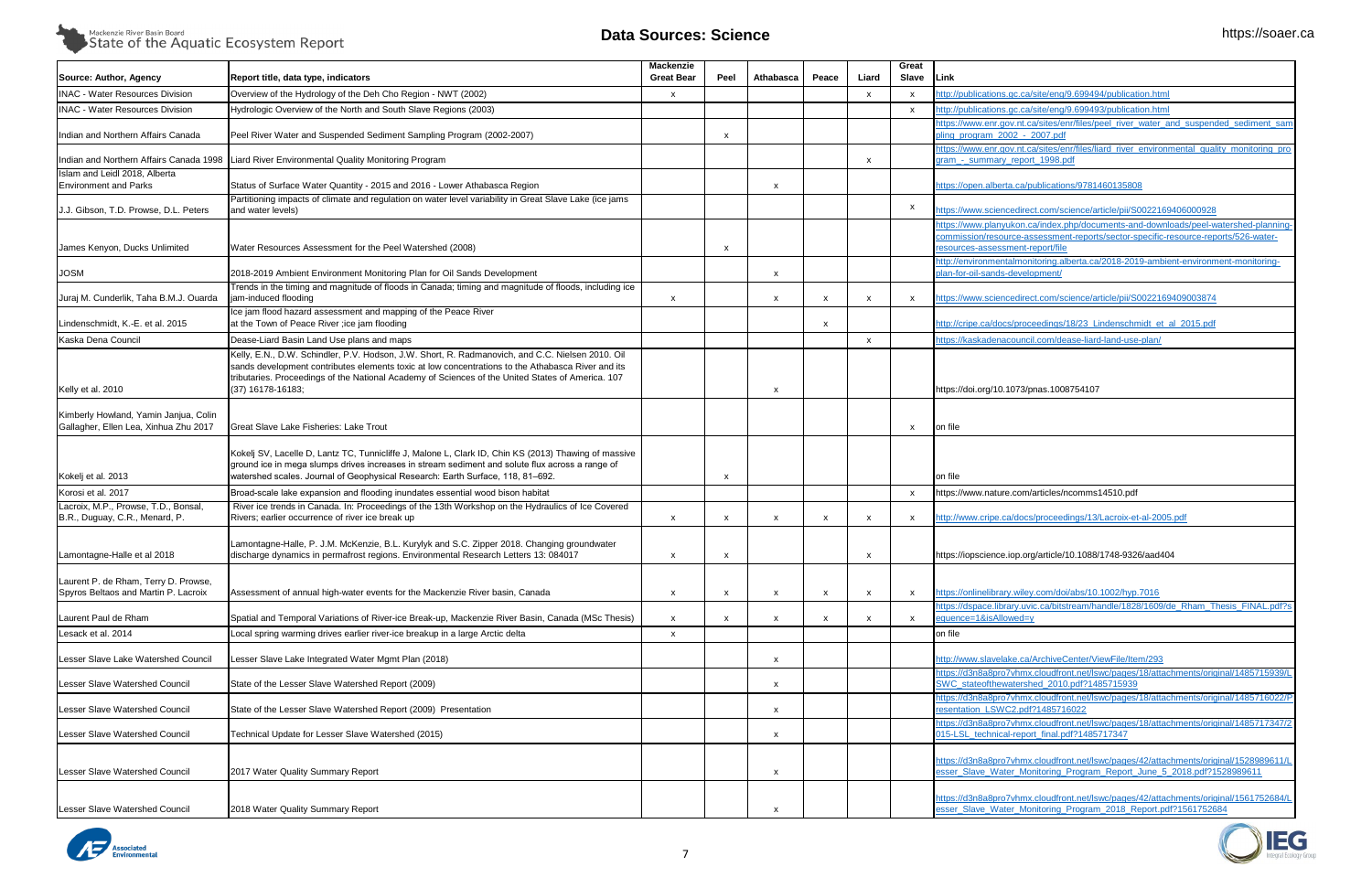

| Source: Author, Agency                                                                                        | Report title, data type, indicators                                                                                                                                                                                                                                                                                                                                                                          | <b>Mackenzie</b><br><b>Great Bear</b> | Peel                      | Athabasca                 | Peace                     | Liard                     | Great<br>Slave            | <b>Link</b>                                                                                                                                                                                                                                                                                                                                                                     |
|---------------------------------------------------------------------------------------------------------------|--------------------------------------------------------------------------------------------------------------------------------------------------------------------------------------------------------------------------------------------------------------------------------------------------------------------------------------------------------------------------------------------------------------|---------------------------------------|---------------------------|---------------------------|---------------------------|---------------------------|---------------------------|---------------------------------------------------------------------------------------------------------------------------------------------------------------------------------------------------------------------------------------------------------------------------------------------------------------------------------------------------------------------------------|
| Lorien and Tom Nesbitt for Deline<br>Renewable Resources Council                                              | Maintaining Ecological Integrity in Great Bear Lake and Its Watershed (2009)                                                                                                                                                                                                                                                                                                                                 | X                                     |                           |                           |                           |                           |                           | on file                                                                                                                                                                                                                                                                                                                                                                         |
| M.E. Kindle, 1920, Geological Survey of                                                                       |                                                                                                                                                                                                                                                                                                                                                                                                              |                                       |                           |                           |                           |                           |                           |                                                                                                                                                                                                                                                                                                                                                                                 |
| Canada                                                                                                        | Arrival and Departure of winter conditions in the Mackenzie River Basin                                                                                                                                                                                                                                                                                                                                      | $\boldsymbol{\mathsf{x}}$             | $\boldsymbol{\mathsf{x}}$ | $\mathsf{x}$              | $\mathsf{x}$              | $\boldsymbol{\mathsf{x}}$ | $\mathsf{x}$              | https://www.jstor.org/stable/207533?seq=1#metadata_info_tab_contents                                                                                                                                                                                                                                                                                                            |
|                                                                                                               | MacDonald (MacDonald Environmental Services Ltd.). 1993. An assessment of ambient<br>environmental conditions in the Liard River Basin, Northwest Territories. Prepared for                                                                                                                                                                                                                                  |                                       |                           |                           |                           |                           |                           |                                                                                                                                                                                                                                                                                                                                                                                 |
| MacDonald Environmental Services Ltd.                                                                         | Water Resources Division, Indian and Northern Affairs Canada, Yellowknife, NWT. 89 p.                                                                                                                                                                                                                                                                                                                        |                                       |                           |                           |                           |                           |                           | cited in Taylor et al. 1998                                                                                                                                                                                                                                                                                                                                                     |
| Mackenzie Data Stream                                                                                         | Online database                                                                                                                                                                                                                                                                                                                                                                                              |                                       | $\mathsf{x}$              | $\mathsf{x}$              | $\mathsf{x}$              | $\boldsymbol{\mathsf{x}}$ | $\mathsf{x}$              | https://mackenziedatastream.ca                                                                                                                                                                                                                                                                                                                                                  |
| Mackenzie river basin board 2012                                                                              | The Mackenzie River Basin Board's 2012 Issues Report. Oil sands development, hydroelectric<br>development, and climate change in the Mackenzie River Basin.                                                                                                                                                                                                                                                  | X                                     | X                         | X                         | $\mathsf{x}$              | X                         | $\mathsf{x}$              | https://www.mrbb.ca/uploads/media/5c1ab22236f24/mrbb-2012-issues-report.pdf?v1                                                                                                                                                                                                                                                                                                  |
| Mackenzie Valley Land and Water Board                                                                         | Staff Report on Fort Smith wastewater sampling program                                                                                                                                                                                                                                                                                                                                                       |                                       |                           |                           |                           |                           | $\boldsymbol{\mathsf{x}}$ | http://registry.mvlwb.ca/Documents/MV2011L3-0001/MV2011L3-0001%20-<br>%20Town%20of%20Fort%20Smith%20-%20SNP%20Change%20-<br>%20Staff%20Report%20and%20Comments%20-%20Oct5-16.pdf                                                                                                                                                                                                |
|                                                                                                               | Mahdianpari, M., Salehi, B., Mohammadimanesh, F., Brisco, B., Homayouni, S., Gill, E., DeLancey,<br>E.R. and Bourgeau-Chavez, L., 2020. Big Data for a Big Country: The First Generation of Canadian<br>Wetland Inventory Map at a Spatial Resolution of 10-m Using Sentinel-1 and Sentinel-2 Data on the<br>Google Earth Engine Cloud Computing Platform. Canadian Journal of Remote Sensing, 46(1), pp.15- |                                       |                           |                           |                           |                           |                           |                                                                                                                                                                                                                                                                                                                                                                                 |
| Mahdianpari et al. 2020                                                                                       | 33.                                                                                                                                                                                                                                                                                                                                                                                                          | $\boldsymbol{\mathsf{x}}$             | $\boldsymbol{\mathsf{x}}$ | $\mathsf{x}$              | $\boldsymbol{\mathsf{x}}$ | X                         | $\boldsymbol{\mathsf{x}}$ | on file                                                                                                                                                                                                                                                                                                                                                                         |
| Marlene Evans, Derek Muir, Robert B<br>Brua, Jonathan Keating, Xiaowa Wang<br>2013                            | Mercury Trends in Predatory Fish in Great Slave Lake: The Influence of Temperature and Other<br><b>Climate Drivers</b>                                                                                                                                                                                                                                                                                       |                                       |                           |                           |                           |                           | $\mathsf{x}$              | https://pubmed.ncbi.nlm.nih.gov/24111928/                                                                                                                                                                                                                                                                                                                                       |
| McMaster, M., Parrott, J., Bartlett, A.,<br>Gagné, F., Evans, M., Tetreault, G.,<br>Keith, H. & J. Gee, 2018. | Aquatic ecosystem health assessment of the athabasca river mainstem and tributaries using fish<br>health and fish and invertebrate toxicological testing. Oil Sands Monitoring Program Technical Report<br>Series No. 1.8. 76 p.                                                                                                                                                                             |                                       |                           | $\boldsymbol{\mathsf{x}}$ |                           |                           |                           | on file                                                                                                                                                                                                                                                                                                                                                                         |
| Meikle & Waterreus 2008                                                                                       | Meikle, John C. and Marcus B. Waterreus. 2008. Ecosystems of the Peel Watershed: A Predictive<br>Approach to Regional Ecosystem Mapping. Yukon Fish and Wildlife Branch Report TR-08-01. 66 pp.                                                                                                                                                                                                              |                                       | X                         |                           |                           |                           |                           | on file                                                                                                                                                                                                                                                                                                                                                                         |
| Meikle, John C. and Marcus B.<br>Waterreus. 2008                                                              | Meikle, John C. and Marcus B. Waterreus. 2008. Ecosystems of the Peel Watershed: A Predictive<br>Approach<br>to Regional Ecosystem Mapping. Yukon Fish and Wildlife Branch Report TR-08-01. 66 pp.                                                                                                                                                                                                           |                                       | X                         |                           |                           |                           |                           | https://yukon.ca/sites/yukon.ca/files/env/env-ecosystems-peel-watershed.pdf;<br>saved in Peel-Wetlands and Forest                                                                                                                                                                                                                                                               |
| Michael Green et al, UNEP-WCMC                                                                                | Peel Watershed, Yukon International Significance from the perspective of Parks, Recereation and<br>Conservation                                                                                                                                                                                                                                                                                              |                                       | X                         |                           |                           |                           |                           | https://peel.planyukon.ca/downloads/dmdocuments/Peel%20International%20Significa<br>e%20Report.pdf                                                                                                                                                                                                                                                                              |
| Might Peace Watershed Alliance, 2015                                                                          | State of the Watershed Report                                                                                                                                                                                                                                                                                                                                                                                |                                       |                           |                           | $\mathsf{x}$              |                           |                           | http://mightypeacesow.org/pdf/MPWA-SoW Full.pdf                                                                                                                                                                                                                                                                                                                                 |
| Mighty Peace Watershed Alliance                                                                               | State of the Watershed (2015) - inlcudes info on land use, wetlands, riparian areas, habitat, surface<br>water quanity and quality, groundwater quantity and quality, fish                                                                                                                                                                                                                                   |                                       |                           |                           | $\mathsf{x}$              |                           |                           | http://mightypeacesow.org/contents.html                                                                                                                                                                                                                                                                                                                                         |
| Mighty Peace Watershed Alliance                                                                               | REGIONAL HYDROLOGICAL ASSESSMENT of the PEACE RIVER WATERSHED                                                                                                                                                                                                                                                                                                                                                |                                       |                           |                           | $\mathsf{x}$              |                           |                           | http://mightypeacesow.org/pdf/MPWA Regional Hydrological Assessment.pdf                                                                                                                                                                                                                                                                                                         |
| Mighty Peace Watershed Alliance                                                                               | BACKGROUND REPORT ON AQUATIC ECOSYSTEM HEALTH FOR THE PEACE RIVER<br>WATERSHED, water quality in lakes and rivers, land use and cover, riparian health, fish populations                                                                                                                                                                                                                                     |                                       |                           |                           | $\boldsymbol{\mathsf{x}}$ |                           |                           | http://mightypeacesow.org/pdf/MPWA Aquatic Ecosystems Background Report.pdf                                                                                                                                                                                                                                                                                                     |
| Mighty Peace Watershed Alliance                                                                               | The Peace Watershed. Current and future Water Use and Issues 2011                                                                                                                                                                                                                                                                                                                                            |                                       |                           |                           | $\mathsf{x}$              |                           |                           | https://www.mightypeacewatershedalliance.org/resources/                                                                                                                                                                                                                                                                                                                         |
| MK Woo et al. 2007                                                                                            | Science Meets Traditional Knowledge: Water and Climate in the Sahtu (Great Bear Lake) Region,<br>Northwest Territories, Canada                                                                                                                                                                                                                                                                               | X                                     |                           |                           |                           |                           |                           | https://journalhosting.ucalgary.ca/index.php/arctic/article/view/63325                                                                                                                                                                                                                                                                                                          |
| MLWB, SLWB, GLWB, WLWB                                                                                        | Public registry Mackenzie Land and Water Board, (links to Sahtu LWB, Gwich'in, Wek'eezhii Land<br>and Water Boards)                                                                                                                                                                                                                                                                                          | x                                     | X                         |                           |                           | X                         | $\boldsymbol{\mathsf{x}}$ | https://mvlwb.com/registry                                                                                                                                                                                                                                                                                                                                                      |
| Mochnacz and Reist                                                                                            | Biological and Habitat Data for Fish Collected During Stream Surveys in the Sahtu Settlement<br>Region, Northwest Territories, 2006. Mochnacz and Reist. 2007. Fisheries and Oceans Canada.                                                                                                                                                                                                                  | x                                     |                           |                           |                           |                           |                           | https://www.researchgate.net/profile/Jim_Reist/publication/240617636_Biological_and<br>abitat_Data_for_Fish_Collected_During_Stream_Surveys_in_the_Sahtu_Settlement_F<br>ion_Northwest_Territories_2006/links/0a85e5373742a95dcf000000/Biological-and-<br>Habitat-Data-for-Fish-Collected-During-Stream-Surveys-in-the-Sahtu-Settlement-Regio<br>Northwest-Territories-2006.pdf |
| Mohamed E. Elshamy, Daniel Princz,<br>Gonzalo Sapriza-Azuri, Mohamed S.                                       |                                                                                                                                                                                                                                                                                                                                                                                                              |                                       |                           |                           |                           |                           |                           |                                                                                                                                                                                                                                                                                                                                                                                 |
| Abdelhamed, Al Pietroniro, Howard S.<br>Wheater, and Saman Razavi                                             | On the configuration and initialization of a large-scale hydrological land surface model to represent<br>permafrost 2019                                                                                                                                                                                                                                                                                     | X                                     | x                         | $\boldsymbol{\mathsf{x}}$ | $\boldsymbol{\mathsf{x}}$ | X                         | $\boldsymbol{\mathsf{x}}$ | https://www.hydrol-earth-syst-sci.net/24/349/2020/                                                                                                                                                                                                                                                                                                                              |
| MSc Thesis: Ryan William Scott                                                                                | The diversity and composition of benthic macroinvertebrate assemblages in streams in the Mackenzie<br>River System, Northwest Territories                                                                                                                                                                                                                                                                    | X                                     |                           |                           |                           | x                         | $\boldsymbol{\mathsf{x}}$ | https://pdfs.semanticscholar.org/82da/a3ac73de28a7f12ed2117856917077b49439.pdf                                                                                                                                                                                                                                                                                                  |
| Natural Resources Canada                                                                                      | 30 m land cover map of Canada for the year 2015                                                                                                                                                                                                                                                                                                                                                              | x                                     |                           | $\mathsf{x}$              |                           | x                         | $\mathsf{x}$              | https://open.canada.ca/data/en/dataset/4e615eae-b90c-420b-adee-2ca35896caf6                                                                                                                                                                                                                                                                                                     |



| Link                                                                                                                                                                                                                                                                                                                                                                                  |
|---------------------------------------------------------------------------------------------------------------------------------------------------------------------------------------------------------------------------------------------------------------------------------------------------------------------------------------------------------------------------------------|
| on file                                                                                                                                                                                                                                                                                                                                                                               |
| https://www.jstor.org/stable/207533?seq=1#metadata_info_tab_contents                                                                                                                                                                                                                                                                                                                  |
|                                                                                                                                                                                                                                                                                                                                                                                       |
| cited in Taylor et al. 1998                                                                                                                                                                                                                                                                                                                                                           |
| https://mackenziedatastream.ca                                                                                                                                                                                                                                                                                                                                                        |
| https://www.mrbb.ca/uploads/media/5c1ab22236f24/mrbb-2012-issues-report.pdf?v1                                                                                                                                                                                                                                                                                                        |
| http://registry.mvlwb.ca/Documents/MV2011L3-0001/MV2011L3-0001%20-<br>%20Town%20of%20Fort%20Smith%20-%20SNP%20Change%20-<br>%20Staff%20Report%20and%20Comments%20-%20Oct5-16.pdf                                                                                                                                                                                                      |
|                                                                                                                                                                                                                                                                                                                                                                                       |
|                                                                                                                                                                                                                                                                                                                                                                                       |
| on file                                                                                                                                                                                                                                                                                                                                                                               |
|                                                                                                                                                                                                                                                                                                                                                                                       |
| https://pubmed.ncbi.nlm.nih.gov/24111928/                                                                                                                                                                                                                                                                                                                                             |
|                                                                                                                                                                                                                                                                                                                                                                                       |
| on file                                                                                                                                                                                                                                                                                                                                                                               |
|                                                                                                                                                                                                                                                                                                                                                                                       |
| on file                                                                                                                                                                                                                                                                                                                                                                               |
| https://yukon.ca/sites/yukon.ca/files/env/env-ecosystems-peel-watershed.pdf;<br>saved in Peel-Wetlands and Forest                                                                                                                                                                                                                                                                     |
| https://peel.planyukon.ca/downloads/dmdocuments/Peel%20International%20Significanc<br>e%20Report.pdf                                                                                                                                                                                                                                                                                  |
| http://mightypeacesow.org/pdf/MPWA-SoW_Full.pdf                                                                                                                                                                                                                                                                                                                                       |
| http://mightypeacesow.org/contents.html                                                                                                                                                                                                                                                                                                                                               |
| http://mightypeacesow.org/pdf/MPWA Regional Hydrological Assessment.pdf                                                                                                                                                                                                                                                                                                               |
|                                                                                                                                                                                                                                                                                                                                                                                       |
| http://mightypeacesow.org/pdf/MPWA_Aquatic_Ecosystems_Background_Report.pdf                                                                                                                                                                                                                                                                                                           |
| https://www.mightypeacewatershedalliance.org/resources/                                                                                                                                                                                                                                                                                                                               |
| https://journalhosting.ucalgary.ca/index.php/arctic/article/view/63325                                                                                                                                                                                                                                                                                                                |
| https://mvlwb.com/registry                                                                                                                                                                                                                                                                                                                                                            |
| https://www.researchgate.net/profile/Jim_Reist/publication/240617636_Biological_and_H<br>abitat_Data_for_Fish_Collected_During_Stream_Surveys_in_the_Sahtu_Settlement_Reg<br>ion_Northwest_Territories_2006/links/0a85e5373742a95dcf000000/Biological-and-<br>Habitat-Data-for-Fish-Collected-During-Stream-Surveys-in-the-Sahtu-Settlement-Region-<br>Northwest-Territories-2006.pdf |
|                                                                                                                                                                                                                                                                                                                                                                                       |
|                                                                                                                                                                                                                                                                                                                                                                                       |
| https://www.hydrol-earth-syst-sci.net/24/349/2020/                                                                                                                                                                                                                                                                                                                                    |
| https://pdfs.semanticscholar.org/82da/a3ac73de28a7f12ed2117856917077b49439.pdf                                                                                                                                                                                                                                                                                                        |
| https://open.canada.ca/data/en/dataset/4e615eae-b90c-420b-adee-2ca35896caf6                                                                                                                                                                                                                                                                                                           |
| $\blacksquare$                                                                                                                                                                                                                                                                                                                                                                        |



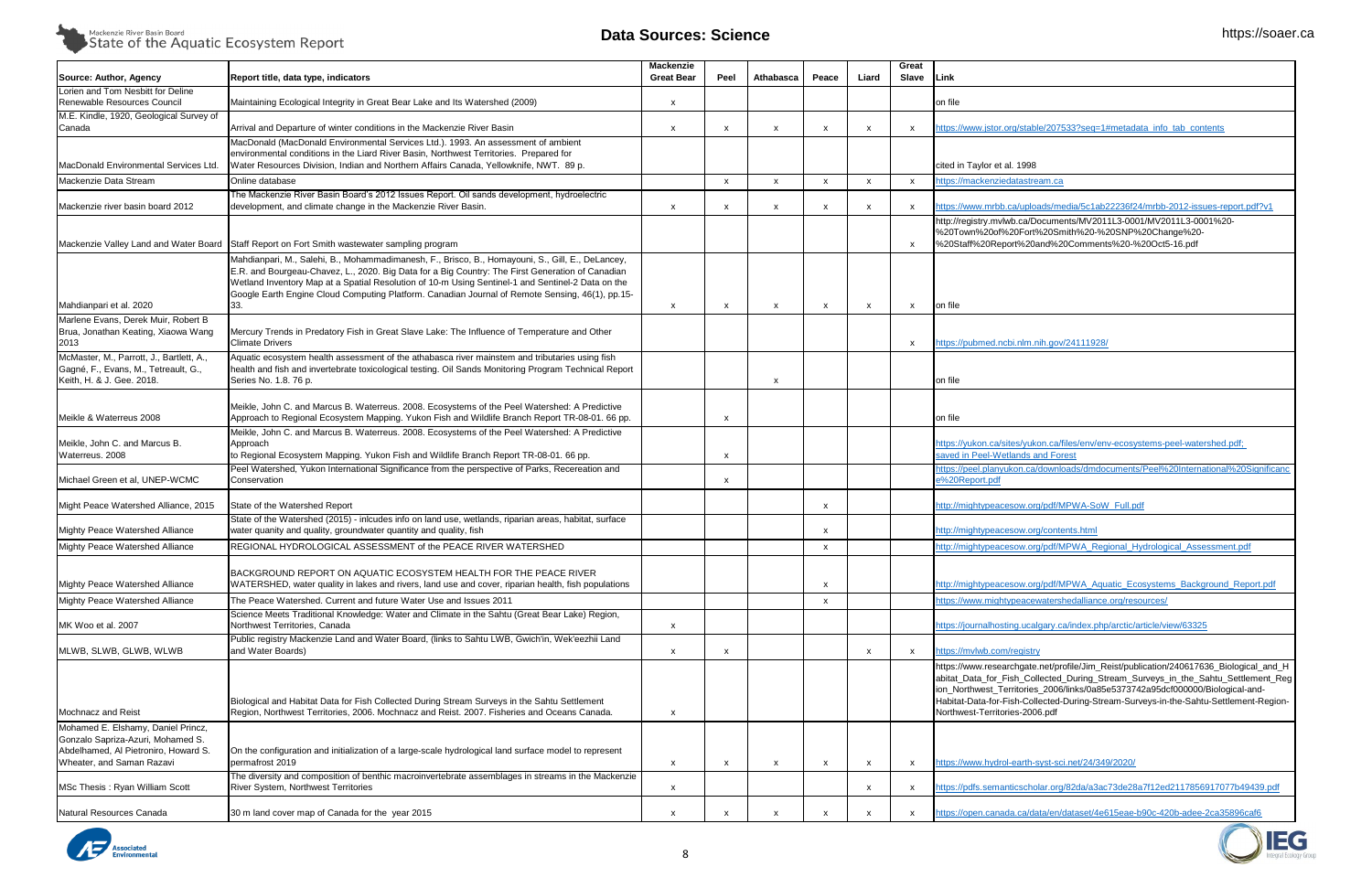

| Link                                                                                                                                       |
|--------------------------------------------------------------------------------------------------------------------------------------------|
| https://open.alberta.ca/publications/9781460142578                                                                                         |
| https://researchcentres.wlu.ca/northern-water-futures/index.html                                                                           |
| http://nwtdiscoveryportal.enr.gov.nt.ca/geoportal/catalog/search/resource/details.page?uu<br>id=%7BE30E74AB-B5A0-40A4-9D0C-74861C702D24%7D |
| https://www.enr.gov.nt.ca/sites/enr/files/water_poster_24x36_150610_web.pdf                                                                |
|                                                                                                                                            |
| http://environmentalmonitoring.alberta.ca/                                                                                                 |
| https://open.alberta.ca/dataset/daa28b83-827f-4e85-9a05-                                                                                   |
| 13d789e857fd/resource/85c7c448-37a8-4f1c-aa2a-796000cc62dd/download/os-ts-water-<br>17-benthos.pdf                                         |
| saved in folder                                                                                                                            |
|                                                                                                                                            |
| on file                                                                                                                                    |
| https://pdfs.semanticscholar.org/83ea/53dd6ef43e3af1404b6946bd58e0996dc4ce.pdf                                                             |
| http://mightypeacesow.org/pdf/MPWA_Aquatic_Ecosystems_Background_Report.pdf                                                                |
| https://www.mightypeacewatershedalliance.org/projects/integrated-watershed-<br>management-plan/                                            |
| https://prrd.bc.ca/wp-content/uploads/post/prrd-water-quality-database-and-                                                                |
| analysis/Water-Quality-Report-Sept-2016.pdf                                                                                                |
|                                                                                                                                            |
| http://www.pademp.com/research-and-monitoring/                                                                                             |
| http://emrlibrary.gov.yk.ca/ylupc/pwpc/resource_assessment_report_sept2008.pdf                                                             |
| http://emrlibrary.gov.yk.ca/landplanning/peel-watershed-regional-land-use-plan-2019.pdf                                                    |
| http://www.env.gov.yk.ca/publications-maps/documents/peel_watershed_000.pdf                                                                |
| on file                                                                                                                                    |
| on file                                                                                                                                    |
|                                                                                                                                            |
| https://www.tandfonline.com/doi/full/10.4296/cwrj2011-899                                                                                  |
| https://onlinelibrary.wiley.com/doi/abs/10.1002/hyp.10398                                                                                  |
| http://www.ramp-alberta.org/ramp/data.aspx                                                                                                 |
| http://www.ramp-alberta.org/ramp/results/report.aspx                                                                                       |
| http://www.ramp-alberta.org/ramp/results/community.aspx                                                                                    |
| https://onlinelibrary.wiley.com/doi/abs/10.1002/hyp.6427                                                                                   |
| https://www.researchgate.net/publication/227827180_The_synoptic_climate_controls_on                                                        |
| hydrology in the upper reaches of the Peace River Basin Part I Snow accumulati                                                             |
| on                                                                                                                                         |
| https://www.usask.ca/hydrology/papers/Vaux_et_al_2013.pdf                                                                                  |
|                                                                                                                                            |



| Source: Author, Agency                                                                             | Report title, data type, indicators                                                                                                                                                                          | Mackenzie<br><b>Great Bear</b> | Peel         | Athabasca                 | Peace                     | Liard                     | Great<br>Slave Link       |                                                                                                                                                                                 |
|----------------------------------------------------------------------------------------------------|--------------------------------------------------------------------------------------------------------------------------------------------------------------------------------------------------------------|--------------------------------|--------------|---------------------------|---------------------------|---------------------------|---------------------------|---------------------------------------------------------------------------------------------------------------------------------------------------------------------------------|
| Newton and Kashyap, 2019. Government<br>of Alberta                                                 | 2017 status of surface water quantity, Lower Athabasca Region, Alberta                                                                                                                                       |                                |              | $\boldsymbol{\mathsf{x}}$ |                           |                           |                           | https://open.alberta.ca/publications/9781460142578                                                                                                                              |
| Northern Water Futures                                                                             | Global Water Futures Project                                                                                                                                                                                 |                                | $\mathbf{x}$ |                           |                           | $\boldsymbol{\mathsf{x}}$ | $\boldsymbol{\mathsf{x}}$ | https://researchcentres.wlu.ca/northern-water-futures/index.html                                                                                                                |
| <b>NWT CIMP</b>                                                                                    | 2015-15- Final Report(CIMP108)                                                                                                                                                                               |                                | X            |                           |                           |                           |                           | ttp://nwtdiscoveryportal.enr.gov.nt.ca/geoportal/catalog/search/resource/details.page?u<br>d=%7BE30E74AB-B5A0-40A4-9D0C-74861C702D24%7D                                         |
| NWT Community Based Monitoring                                                                     | 2013 NWT CBM                                                                                                                                                                                                 |                                |              |                           |                           | $\times$                  | $\boldsymbol{\mathsf{x}}$ | https://www.enr.gov.nt.ca/sites/enr/files/water_poster_24x36_150610_web.pdf                                                                                                     |
| Oil Sands Monitoring Program                                                                       | Community-based Fish Monitoring Project<br>https://open.alberta.ca/dataset/2f62ea92-8f9d-434f-<br>95fc-2def0a6b1384/resource/48cd9f86-bdd3-4584-b4f4-<br>9c7f031a6f92/download/fctfishmonitoring20190528.pdf |                                |              | X                         | $\boldsymbol{\mathsf{x}}$ |                           |                           | ttp://environmentalmonitoring.alberta.ca/                                                                                                                                       |
| Culp et al. 2018                                                                                   | Assessing Ecosystem Health in Benthic Macroinvertebrate Assemblages of the Athabasca River Main<br>Stem, Tributaries and Peace Athabasca Delta                                                               |                                |              |                           |                           |                           |                           | https://open.alberta.ca/dataset/daa28b83-827f-4e85-9a05-<br>13d789e857fd/resource/85c7c448-37a8-4f1c-aa2a-796000cc62dd/download/os-ts-wate<br>17-benthos.pdf<br>saved in folder |
| Owca et al 2020                                                                                    | Use of pre-industrial baselines to monitor anthropogenicenrichment of metals concentrations in<br>recently depositedsediment of floodplain lakes in the Peace-Athabasca Delta(Alberta, Canada)               |                                |              |                           |                           |                           |                           | on file                                                                                                                                                                         |
| P. Muhammad, C. Duguay, and K.-K.<br>Kang<br>Hutchinson Environmental Sciences Ltd.                | Monitoring ice break-up on the Mackenzie River using MODIS data                                                                                                                                              | $\boldsymbol{\mathsf{x}}$      |              |                           |                           |                           | $\boldsymbol{\mathsf{x}}$ | https://pdfs.semanticscholar.org/83ea/53dd6ef43e3af1404b6946bd58e0996dc4ce.pdf                                                                                                  |
| 2014                                                                                               | Peace and Slave State of the Watershed; Aquatic Ecosystems background report                                                                                                                                 |                                |              |                           |                           |                           | $\boldsymbol{\mathsf{x}}$ | http://mightypeacesow.org/pdf/MPWA_Aquatic_Ecosystems_Background_Report.pdf                                                                                                     |
| Mighty Peace Watershed Alliance                                                                    | Peace and Slave watershed management plan and associated working group reports that document<br>indigenous and other stakeholder perspectives                                                                |                                |              |                           | $\boldsymbol{\mathsf{x}}$ |                           | $\mathsf{x}$              | https://www.mightypeacewatershedalliance.org/projects/integrated-watershed-<br>management-plan/                                                                                 |
| Peace River Regional District                                                                      | Peace River Water Quality Database and Analysis - 2016 (Prepared by GW Solutions Inc)                                                                                                                        |                                |              |                           |                           |                           |                           | https://prrd.bc.ca/wp-content/uploads/post/prrd-water-quality-database-and-<br>analysis/Water-Quality-Report-Sept-2016.pdf                                                      |
| Peace-Athabasca Delta Ecological<br><b>Monitoring Program</b>                                      | Research and Monitoring Info - does not provide data but does provide contacts and contact info for<br>various research and monitoring programs re: wildlife, flooding, water quality, hydro-ecology, etc.   |                                |              |                           |                           |                           |                           | http://www.pademp.com/research-and-monitoring/                                                                                                                                  |
| Peel Watersehd Planning Comission                                                                  | Resource Assessment Report (2008)                                                                                                                                                                            |                                | X            |                           |                           |                           |                           | http://emrlibrary.gov.yk.ca/ylupc/pwpc/resource_assessment_report_sept2008.pdf                                                                                                  |
| Peel Watershed Planning Comission                                                                  | Peel Watershed Regional Land Use Plan (2019)                                                                                                                                                                 |                                | X            |                           |                           |                           |                           | http://emrlibrary.gov.yk.ca/landplanning/peel-watershed-regional-land-use-plan-2019.pdf                                                                                         |
| Peel Watershed Planning Comission                                                                  | Ecosystems of the Peel Watershed (2008)                                                                                                                                                                      |                                | X            |                           |                           |                           |                           | http://www.env.gov.yk.ca/publications-maps/documents/peel_watershed_000.pdf                                                                                                     |
| Pisaric 2016                                                                                       | Impact of wildfire on northern stream ecosystems - Final Report - CIMP174 - 2015-16                                                                                                                          |                                |              |                           |                           |                           | $\boldsymbol{\mathsf{x}}$ | on file                                                                                                                                                                         |
| Pulliainen, J., Luojus, K., Derksen, C. et<br>al. (2020)                                           | Patterns and trends of Northern Hemisphere snow mass from 1980 to 2018. Nature 581, 294-298<br>https://doi.org/10.1038/s41586-020-2258-0                                                                     | $\boldsymbol{\mathsf{x}}$      | X            | х                         |                           | x                         | $\boldsymbol{\mathsf{x}}$ | on file                                                                                                                                                                         |
| Queenie K.Y. K.Y. Yip, Donald H. H.<br>Burn, Frank Seglenieks, Al Pietroniro<br>&Eric D. D. Soulis | Climate Impacts on Hydrological Variables in the Mackenzie River Basin (temperature, precipitation,<br>runoff, evapotranspiration and storage)                                                               | $\boldsymbol{\mathsf{x}}$      | X            | X                         | X                         | $\boldsymbol{\mathsf{x}}$ | $\boldsymbol{\mathsf{x}}$ | https://www.tandfonline.com/doi/full/10.4296/cwrj2011-899                                                                                                                       |
| R.E. Beighley K. Eggert C.J. Wilson<br>J.C. Rowland H. Lee                                         | A hydrologic routing model suitable for climate-scale simulations of arctic rivers: application to the<br>Mackenzie River Basin                                                                              | $\boldsymbol{\mathsf{x}}$      | X            | x                         | $\boldsymbol{\mathsf{x}}$ | $\boldsymbol{\mathsf{x}}$ | $\boldsymbol{\mathsf{x}}$ | https://onlinelibrary.wiley.com/doi/abs/10.1002/hyp.10398                                                                                                                       |
| Regional Aquatics Monitoring Program                                                               | Monitoring Database (benthic invertebrates, climate and hydrology, fish populations, sediment quality<br>and water quality)                                                                                  |                                |              | $\boldsymbol{\mathsf{x}}$ |                           |                           |                           | http://www.ramp-alberta.org/ramp/data.aspx                                                                                                                                      |
| Regional Aquatics Monitoring Program                                                               | Annual technical reports (1997-2015)                                                                                                                                                                         |                                |              | $\boldsymbol{\mathsf{x}}$ |                           |                           |                           | http://www.ramp-alberta.org/ramp/results/report.aspx                                                                                                                            |
| Regional Aquatics Monitoring Program                                                               | Community reports and presnetations - summarize fidnings of the technical report for a lamens<br>audience (2002-2009)                                                                                        |                                |              | X                         |                           |                           |                           | http://www.ramp-alberta.org/ramp/results/community.aspx                                                                                                                         |
| Robert Leconte, Daniel Peters, Alain<br>Pietroniro and Terry Prowse                                | Modelling climate change impacts in the Peace and Athabasca Catchment and delta: Il-variations in<br>flow and water levels with varying winter severity                                                      |                                |              | X                         | $\boldsymbol{\mathsf{x}}$ |                           |                           | https://onlinelibrary.wiley.com/doi/abs/10.1002/hyp.6427                                                                                                                        |
| Romolo et al 2006                                                                                  | The synoptic climate controls on hydrology in the upper reaches of the Peace River Basin. Part I:<br>Snow accumulation                                                                                       |                                |              |                           | х                         |                           |                           | https://www.researchgate.net/publication/227827180_The_synoptic_climate_controls_or<br>hydrology in the upper reaches of the Peace River Basin Part I Snow accumula             |
| Rosenberg International Forum                                                                      | Report of the Rosenberg International Forum's Workshop on Transboundary Relations in the<br>Mackenzie River Basin (2013)                                                                                     | $\boldsymbol{\mathsf{x}}$      | X            | X                         |                           | X                         | $\boldsymbol{\mathsf{x}}$ | https://www.usask.ca/hydrology/papers/Vaux_et_al_2013.pdf                                                                                                                       |
| S. POHL, P. MARSH1, and B.R.<br><b>BONSAL</b>                                                      | Modeling the Impact of Climate Change on Runoff and Annual Water Balance of an Arctic Headwater<br>Basin                                                                                                     |                                |              |                           |                           |                           |                           | http://pubs.aina.ucalgary.ca/arctic/Arctic60-2-173.pdf                                                                                                                          |

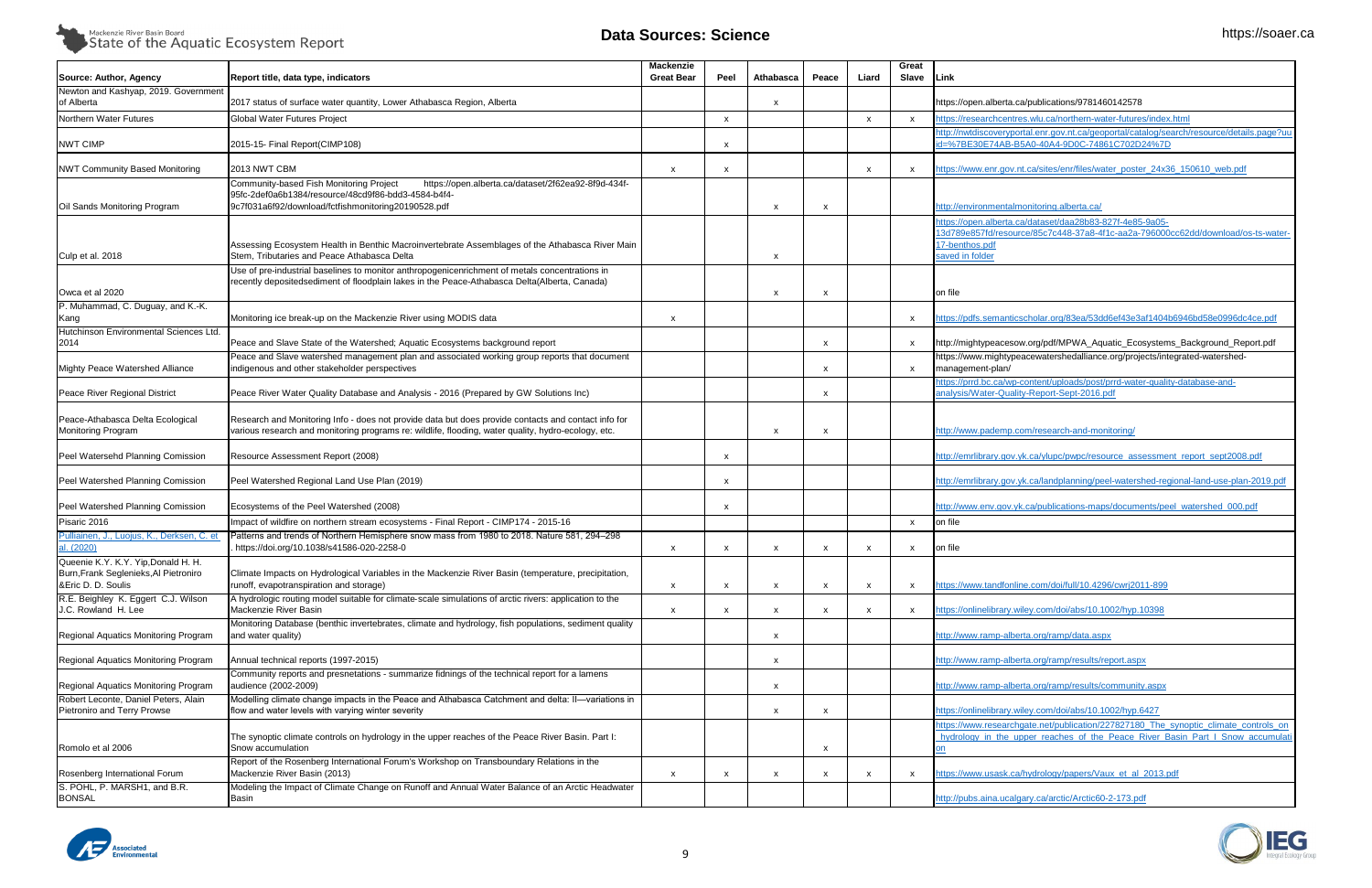

| Source: Author, Agency                                                                                              | Report title, data type, indicators                                                                                                                                                                                                                                                                                                                       | <b>Mackenzie</b><br><b>Great Bear</b> | Peel                      | Athabasca                 | Peace                     | Liard                     | Great<br>Slave            | lLink                                                                                                                                                                                                                                     |
|---------------------------------------------------------------------------------------------------------------------|-----------------------------------------------------------------------------------------------------------------------------------------------------------------------------------------------------------------------------------------------------------------------------------------------------------------------------------------------------------|---------------------------------------|---------------------------|---------------------------|---------------------------|---------------------------|---------------------------|-------------------------------------------------------------------------------------------------------------------------------------------------------------------------------------------------------------------------------------------|
| Sahtu Land use planning comission                                                                                   | Sahtu Land Use Plan 2010                                                                                                                                                                                                                                                                                                                                  | X                                     |                           |                           |                           |                           |                           | ttps://sahtulanduseplan.org/sites/default/files/background_report_final_july_8-<br>IO_maps.pdf                                                                                                                                            |
| Sahtu Land use planning comission                                                                                   | Sahtu Land Use Plan 2010 appendices, includes land use maps                                                                                                                                                                                                                                                                                               | X                                     |                           |                           |                           |                           |                           | https://sahtulanduseplan.org/great-bear-lake-watershed-management-plan-appendices                                                                                                                                                         |
| Sahtu Renewable Resources Board, and<br><b>DFO</b>                                                                  | Long-term monitoring of Great Bear Lake fisheries and the aquatic ecosystem: research activities<br>accomplished in 2012                                                                                                                                                                                                                                  | $\boldsymbol{\mathsf{x}}$             |                           |                           |                           |                           |                           | http://sdw.enr.gov.nt.ca/nwtdp_upload/GBL%20Aquatic%20Ecosystem%20Study%20Su<br>mmary%20Report%20%20Dec%202012%20final.pdf                                                                                                                |
| Saskatchewan Ministry of Environment                                                                                | Saskatchewan Digital Land Cover                                                                                                                                                                                                                                                                                                                           |                                       |                           | $\mathbf{x}$              |                           |                           | $\mathsf{x}$              | https://hub-saskatchewan.opendata.arcgis.com/datasets/saskatchewan-digital-landcove                                                                                                                                                       |
| Saskatchewan Water Security Agency                                                                                  | State of the Watershed Summary Report. March 2010. Saskatchewan Watershed Authority: Science,<br>Information, and Monitoring Stewardship Division. Regina SK.                                                                                                                                                                                             |                                       |                           | $\boldsymbol{\mathsf{x}}$ |                           |                           |                           | https://www.wsask.ca/About-WSA/Publications/State-of-the-Watershed-Report---2010/                                                                                                                                                         |
| Saskatchewan Water Security Agency                                                                                  | Present and Future Water Demand in Selected Saskatchewan River Basins (includes Athabasca)                                                                                                                                                                                                                                                                |                                       |                           | $\boldsymbol{\mathsf{x}}$ |                           |                           |                           | https://www.wsask.ca/Global/Lakes%20and%20Rivers/Provincial%20Forecast/2014/Sele<br>cted%20Saskatchewan%20River%20Basin%20Water%20Demand%20Study.pdf<br>https://www.wsask.ca/Lakes-and-Rivers/Stream-Flows-and-Lake-Levels/Lake-Athabasca |
| Saskatchewan Water Security Agency                                                                                  | Stream Flows and Lake Levels - Lake Athabasca Watershed                                                                                                                                                                                                                                                                                                   |                                       |                           | $\mathbf{x}$              |                           |                           |                           | Watershed-/                                                                                                                                                                                                                               |
| Scenarios Network for Artic Planning<br>(SNAP)                                                                      | Great Bear Lake Climate Change Analysis - and assement of climate change variables in the Great<br>Bear Lake Region, Canada (2011)                                                                                                                                                                                                                        | X                                     |                           |                           |                           |                           |                           | nttps://www.snap.uaf.edu/sites/default/files/finalreport.pdf                                                                                                                                                                              |
| Schindler, D. W., A.P. Wolfe, R.<br>Vinebrooke, A. Crowe, J.M. Blais, B.<br>Miskimmin, R. Freed, and B. Perren 2007 | The cultural eutrophication of Lac la Biche, Alberta, Canada: a paleoecological study. Canadian<br>Journal of Fisheries and Aquatic Sciences 65 (10): 2211-2223                                                                                                                                                                                           |                                       |                           | $\boldsymbol{\mathsf{x}}$ |                           |                           |                           | https://cdnsciencepub.com/doi/pdf/10.1139/F08-117                                                                                                                                                                                         |
| <b>SENES Consultants Limited</b>                                                                                    | 2010 NWT Status of The Environment Report                                                                                                                                                                                                                                                                                                                 | $\boldsymbol{\mathsf{x}}$             |                           |                           |                           | $\boldsymbol{\mathsf{x}}$ | X                         | http://sdw.enr.gov.nt.ca/nwtdp_upload/2010%20NWT%20Environmental%20Audit_Status<br>%20of%20the%20Environment%20Repor2.pdf                                                                                                                 |
| <b>SENES Consultants Limited</b>                                                                                    | 2005 Status of the Environment Report - Freshwater Aquatic Environment                                                                                                                                                                                                                                                                                    | x                                     |                           |                           |                           | X                         | $\boldsymbol{\mathsf{x}}$ | http://sdw.enr.gov.nt.ca/nwtdp_upload/Chapter%203%20-<br>%20Freshwater%20Aquatic%20Environment.pdf                                                                                                                                        |
| Shawne A. Kokelj                                                                                                    | Hydrologic Overview of the North and South Slave Regions                                                                                                                                                                                                                                                                                                  |                                       |                           |                           |                           |                           | $\boldsymbol{\mathsf{x}}$ | ittps://www.enr.gov.nt.ca/sites/enr/files/hydrologic_overview_of_the_north_and_south_s<br>ave_regions_2003.pdf                                                                                                                            |
| Shearwater Mapping LTD                                                                                              | Terrestrial Ecosystem Mapping - Peel and Security Rivers                                                                                                                                                                                                                                                                                                  |                                       | $\boldsymbol{\mathsf{x}}$ |                           |                           |                           |                           | http://a100.gov.bc.ca/pub/acat/public/viewReport.do?reportId=1834                                                                                                                                                                         |
| Site C Environmental Assessment                                                                                     | potential to find fisheries, invertebrate, and water quality related studies in the Site C EA: BC Hydro.<br>2013. Site C Clean Energy Project Environmental Impact Statement Executive Summary                                                                                                                                                            |                                       |                           |                           | $\boldsymbol{\mathsf{x}}$ |                           |                           | https://www.sitecproject.com/environmental-assessment/environmental-impact-statement                                                                                                                                                      |
| <b>SLR Environmental Global Solutions</b>                                                                           | SLR Consulting (Canada) Ltd. 2017. Revised Annotated Bibliography: Literature Review on Biological<br>Monitoring and Biological Indicators in the Hay and Slave Rivers for the Alberta-Northwest Territories<br>Bilateral Water Management Agreement. Submitted to: Government of the Northwest Territories.<br><b>Environment and Natural Resources.</b> |                                       |                           |                           |                           |                           | $\boldsymbol{\mathsf{x}}$ | https://www.enr.gov.nt.ca/sites/enr/files/resources/final_annotated_bibliography_for_the<br>ab-nwt bilateral water management agreement.pdf                                                                                               |
| Spyros Beltaos                                                                                                      | Comparing the impacts of regulation and climate on ice-jam flooding of the Peace-Athabasca Delta                                                                                                                                                                                                                                                          |                                       |                           | $\boldsymbol{\mathsf{x}}$ | $\boldsymbol{\mathsf{x}}$ |                           |                           | https://www.sciencedirect.com/science/article/pii/S0165232X14001396                                                                                                                                                                       |
| Spyros Beltaos, Terry Prowse, Barrie<br>Romolo, Alain Pietroniro and Brenda Toth thinner than they are at present)  | Bonsal, Tom Carter, Ross MacKay, Luigi Climate Impacts on Ice-jam Floods in a Regulated Northern River (future ice covers would be slightly                                                                                                                                                                                                               |                                       |                           | $\boldsymbol{\mathsf{x}}$ | $\boldsymbol{\mathsf{x}}$ |                           |                           | https://link.springer.com/chapter/10.1007/978-3-540-75136-6_18                                                                                                                                                                            |
| Spyros Beltaos, Tom Carter                                                                                          | Field studies of ice breakup and jamming in lower Peace River, Canada                                                                                                                                                                                                                                                                                     |                                       |                           |                           | $\boldsymbol{\mathsf{x}}$ |                           |                           | https://www.sciencedirect.com/science/article/abs/pii/S0165232X08001742                                                                                                                                                                   |
| Spyros Beltaos                                                                                                      | Numerical modelling of ice-jam flooding on the Peace-Athabasca delta                                                                                                                                                                                                                                                                                      |                                       |                           | $\boldsymbol{\mathsf{x}}$ | $\mathsf{x}$              |                           |                           | ttps://onlinelibrary.wiley.com/doi/pdf/10.1002/hyp.1355                                                                                                                                                                                   |
| Spyros Beltaos                                                                                                      | Hydro-climatic impacts on the ice cover of the lower Peace River                                                                                                                                                                                                                                                                                          |                                       |                           |                           | $\boldsymbol{\mathsf{x}}$ |                           |                           | https://onlinelibrary.wiley.com/doi/abs/10.1002/hyp.6911                                                                                                                                                                                  |
| Stantec                                                                                                             | State of Aquatic Knowledge for the Hay River Basin. Prepared for: Government of the Northwest<br>Territories Department of Environment & Natural Resources.                                                                                                                                                                                               |                                       |                           |                           |                           |                           | $\boldsymbol{\mathsf{x}}$ | on file                                                                                                                                                                                                                                   |
| Stantec                                                                                                             | Status of trends, flow, water quality and suspended sediment quality in the Peel River Watershed<br>(March 2012)                                                                                                                                                                                                                                          |                                       | x                         |                           |                           |                           |                           | on file                                                                                                                                                                                                                                   |
| Stantec                                                                                                             | Status and Trends of Flow, Water Quality and<br>Suspended Sediment Quality in the Peel River<br>Watershed (2014)                                                                                                                                                                                                                                          |                                       | $\boldsymbol{\mathsf{x}}$ |                           |                           |                           |                           | http://sdw.enr.gov.nt.ca/nwtdp_upload/2012%20Peel_River_Watershed_Stantec%20(2).p                                                                                                                                                         |
| Stantec                                                                                                             | Peel Regiaonal Land Use Plan - What we heard (2019)                                                                                                                                                                                                                                                                                                       |                                       | $\boldsymbol{\mathsf{x}}$ |                           |                           |                           |                           | http://emrlibrary.gov.yk.ca/landplanning/peel-what-we-heard-feb2019.pdf                                                                                                                                                                   |
| Stantec                                                                                                             | Stantec. 2016. Tulita Solid Waste Facilities Report. Accessed at<br>http://registry.mvlwb.ca/Documents/S16L3-001/S16L3-001%20-<br>%20Tulita%20Waste%20Facilities%20Report%20-%20Dec%2028_16.pdf                                                                                                                                                           |                                       |                           |                           |                           |                           |                           | http://registry.mvlwb.ca/Documents/S16L3-001/S16L3-001%20-<br>%20Tulita%20Waste%20Facilities%20Report%20-%20Dec%2028_16.pdf                                                                                                               |



| Link                                                                                                                                                 |
|------------------------------------------------------------------------------------------------------------------------------------------------------|
| https://sahtulanduseplan.org/sites/default/files/background_report_final_july_8-<br>10_maps.pdf                                                      |
| https://sahtulanduseplan.org/great-bear-lake-watershed-management-plan-appendices                                                                    |
| http://sdw.enr.gov.nt.ca/nwtdp_upload/GBL%20Aquatic%20Ecosystem%20Study%20Su<br>mmary%20Report%20%20Dec%202012%20final.pdf                           |
| https://hub-saskatchewan.opendata.arcgis.com/datasets/saskatchewan-digital-landcover                                                                 |
| https://www.wsask.ca/About-WSA/Publications/State-of-the-Watershed-Report---2010/                                                                    |
| https://www.wsask.ca/Global/Lakes%20and%20Rivers/Provincial%20Forecast/2014/Sele<br>cted%20Saskatchewan%20River%20Basin%20Water%20Demand%20Study.pdf |
| https://www.wsask.ca/Lakes-and-Rivers/Stream-Flows-and-Lake-Levels/Lake-Athabasca-<br>Watershed-/                                                    |
| https://www.snap.uaf.edu/sites/default/files/finalreport.pdf                                                                                         |
|                                                                                                                                                      |
|                                                                                                                                                      |
| https://cdnsciencepub.com/doi/pdf/10.1139/F08-117<br>http://sdw.enr.gov.nt.ca/nwtdp_upload/2010%20NWT%20Environmental%20Audit_Status                 |
| %20of%20the%20Environment%20Repor2.pdf                                                                                                               |
| http://sdw.enr.gov.nt.ca/nwtdp_upload/Chapter%203%20-<br>%20Freshwater%20Aquatic%20Environment.pdf                                                   |
| https://www.enr.gov.nt.ca/sites/enr/files/hydrologic overview of the north and south sl<br>ave_regions_2003.pdf                                      |
| http://a100.gov.bc.ca/pub/acat/public/viewReport.do?reportId=1834                                                                                    |
|                                                                                                                                                      |
| https://www.sitecproject.com/environmental-assessment/environmental-impact-statement                                                                 |
|                                                                                                                                                      |
| https://www.enr.gov.nt.ca/sites/enr/files/resources/final_annotated_bibliography_for_the<br>ab-nwt_bilateral_water_management_agreement.pdf          |
| https://www.sciencedirect.com/science/article/pii/S0165232X14001396                                                                                  |
|                                                                                                                                                      |
| https://link.springer.com/chapter/10.1007/978-3-540-75136-6_18                                                                                       |
| https://www.sciencedirect.com/science/article/abs/pii/S0165232X08001742                                                                              |
| https://onlinelibrary.wiley.com/doi/pdf/10.1002/hyp.1355                                                                                             |
| https://onlinelibrary.wiley.com/doi/abs/10.1002/hyp.6911                                                                                             |
| on file                                                                                                                                              |
| on file                                                                                                                                              |
| http://sdw.enr.gov.nt.ca/nwtdp_upload/2012%20Peel_River_Watershed_Stantec%20(2).p<br>df                                                              |
| http://emrlibrary.gov.yk.ca/landplanning/peel-what-we-heard-feb2019.pdf                                                                              |
| http://registry.mvlwb.ca/Documents/S16L3-001/S16L3-001%20-<br>%20Tulita%20Waste%20Facilities%20Report%20-%20Dec%2028_16.pdf                          |

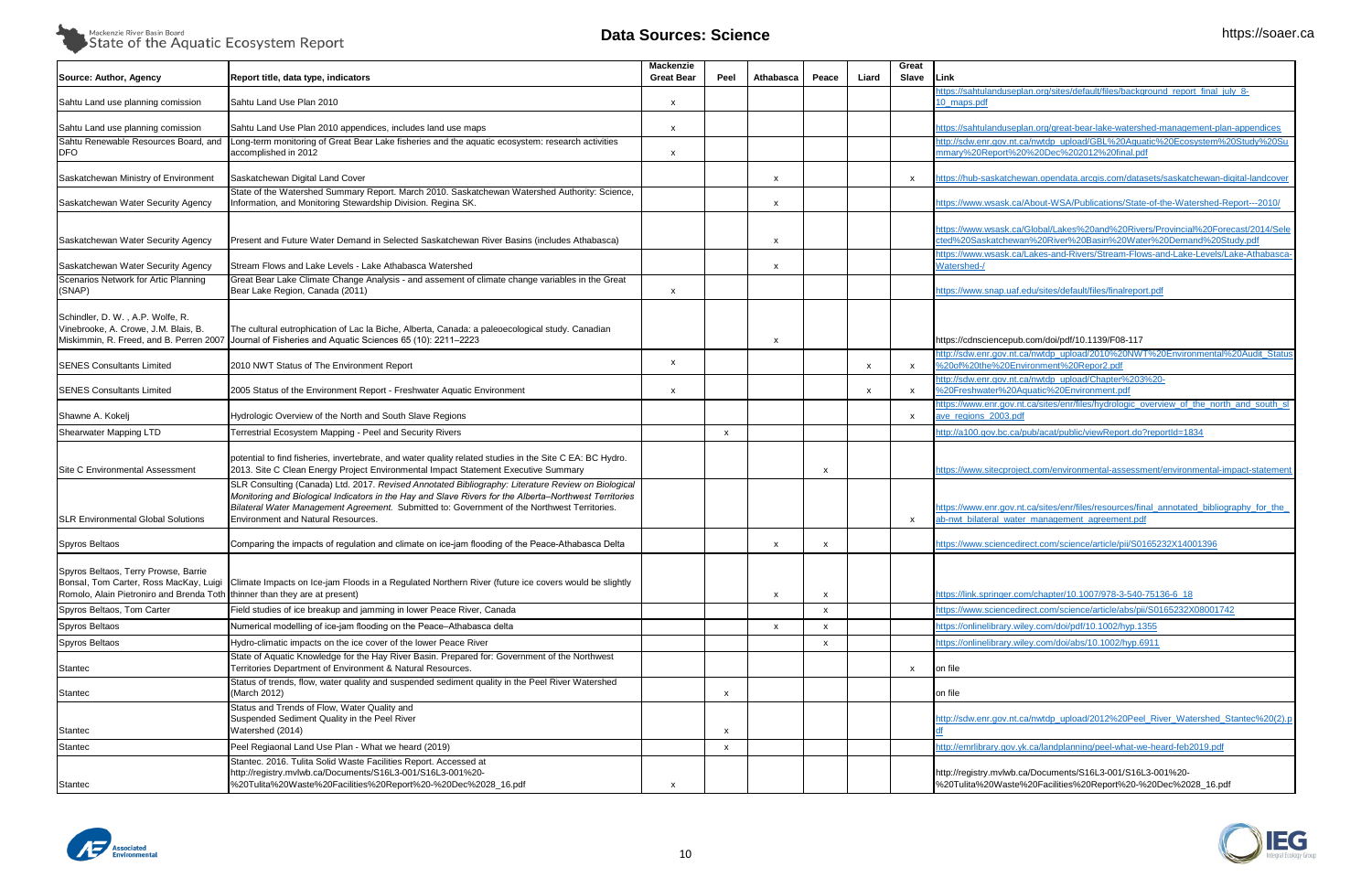

# $\blacktriangleright$  State of the Aquatic Ecosystem Report

| Link                                                                                                                                  |
|---------------------------------------------------------------------------------------------------------------------------------------|
| http://registry.mvlwb.ca/Documents/MV2014L3-0008/MV2014L3-0008%20-                                                                    |
| %20Ft%20Resolution%20-                                                                                                                |
| %20Sewage%20Treatment%20Facility%20O%20and%20M%20Manual%20-%20Dec17-                                                                  |
| 14.pdf                                                                                                                                |
| https://www150.statcan.gc.ca/n1/pub/89-637-x/89-637-x2008003-eng.htm                                                                  |
|                                                                                                                                       |
|                                                                                                                                       |
| https://www.sciencedirect.com/science/article/abs/pii/S0034425708003659                                                               |
| https://onlinelibrary.wiley.com/doi/abs/10.1002/%28SICI%291099-<br>1085%28199808/09%2912%3A10/11%3C1589%3A%3AAID-HYP683%3E3.0.CO%3B2- |
| G                                                                                                                                     |
|                                                                                                                                       |
| https://www.nrcresearchpress.com/doi/abs/10.1139/l82-021#.XkHXD2hKiUk                                                                 |
| https://www.cambridge.org/core/journals/annals-of-glaciology/article/riverice-                                                        |
| breakupfreezeup-a-review-of-climatic-drivers-historical-trends-and-future-                                                            |
| predictions/91AD1DCBF226400671BFBF686D659C45                                                                                          |
|                                                                                                                                       |
| on file                                                                                                                               |
| https://www.nrcresearchpress.com/doi/pdf/10.1139/l86-100                                                                              |
|                                                                                                                                       |
|                                                                                                                                       |
| on file                                                                                                                               |
|                                                                                                                                       |
| on file                                                                                                                               |
| http://www.trackingchange.ca/wp-content/uploads/2020/04/TrackingChange-2016-                                                          |
| 17Report-CBPintheMRB.pdf                                                                                                              |
| https://cfcg.forestry.ubc.ca/projects/climate-data/climatebcwna                                                                       |
|                                                                                                                                       |
|                                                                                                                                       |
| https://daac.ornl.gov/ABOVE/guides/Last_Day_Spring_Snow.html                                                                          |
| https://www.cambridge.org/core/services/aop-cambridge-                                                                                |
| core/content/view/0EA99BCEA9F621092425BEC49633AA3B/S0260305500256516a.pdf/                                                            |
| snowcover variations over the mackenzie river basin canada derived from ssmi pa                                                       |
| ssivemicrowave_satellite_data.pdf                                                                                                     |
|                                                                                                                                       |
| https://www.hydrol-earth-syst-sci-discuss.net/hess-2016-117/                                                                          |
| https://www.canada.ca/en/environment-climate-change/services/water-                                                                   |
| overview/quantity/monitoring/survey.html                                                                                              |
| https://www.hydrol-earth-syst-sci-discuss.net/hess-2019-671/                                                                          |
|                                                                                                                                       |
| http://pubs.aina.ucalgary.ca/arctic/Arctic60-1-37.pdf                                                                                 |
|                                                                                                                                       |
| http://watershedreports.wwf.ca/#ws-6/by/threat-overall/profile                                                                        |
| http://awsassets.wwf.ca/downloads/wwf_watershed_report_lower_mackenzie_22062015                                                       |
| updated.pdf                                                                                                                           |
|                                                                                                                                       |
| http://watershedreports.wwf.ca/#ws-7/by/threat-overall/profile                                                                        |
| http://awsassets.wwf.ca/downloads/wwf watershed report peaceathabasca 18062015                                                        |
| updated 1.pdf                                                                                                                         |
| on file                                                                                                                               |
| on file                                                                                                                               |
| on file                                                                                                                               |
|                                                                                                                                       |
| on file                                                                                                                               |
| http://assets.wwf.ca/downloads/wwf_canadas_riversatrisk_technicalreport.pdf                                                           |
|                                                                                                                                       |



| Source: Author, Agency                                                        | Report title, data type, indicators                                                                                                                                                                                                    | Mackenzie<br><b>Great Bear</b> | Peel                      | Athabasca                 | Peace                     | Liard                     | Great<br>Slave            | Link                                                                                                                                                                                                                                     |
|-------------------------------------------------------------------------------|----------------------------------------------------------------------------------------------------------------------------------------------------------------------------------------------------------------------------------------|--------------------------------|---------------------------|---------------------------|---------------------------|---------------------------|---------------------------|------------------------------------------------------------------------------------------------------------------------------------------------------------------------------------------------------------------------------------------|
| Stantec 2014                                                                  | Hamlet of Fort Resolution Sewage Treatment Facility Operations and Maintenance Manual                                                                                                                                                  |                                |                           |                           |                           |                           | $\mathsf{x}$              | http://registry.mvlwb.ca/Documents/MV2014L3-0008/MV2014L3-0008%20-<br>%20Ft%20Resolution%20-<br>%20Sewage%20Treatment%20Facility%20O%20and%20M%20Manual%20-<br>14.pdf                                                                    |
| <b>Statistics Canada</b>                                                      | Aboriginal Peoples Survey (methods for Findlay et al 2013)                                                                                                                                                                             |                                |                           |                           |                           |                           |                           | https://www150.statcan.gc.ca/n1/pub/89-637-x/89-637-x2008003-eng.htm                                                                                                                                                                     |
| Stephen E.L. Howell *, Laura C. Brown,<br>Kyung-Kuk Kang, Claude R. Duguay    | Ice: Variability in ice phenology on Great Bear Lake and Great Slave Lake, Northwest<br>Territories, Canada, from SeaWinds/QuikSCAT: 2000-2006                                                                                         | x                              |                           |                           |                           |                           | $\mathsf{x}$              | https://www.sciencedirect.com/science/article/abs/pii/S0034425708003659<br>https://onlinelibrary.wiley.com/doi/abs/10.1002/%28SICI%291099-                                                                                               |
| T. D. Prowse F. M. Conly                                                      | Effects of climatic variability and flow regulation on ice-jam flooding of a northern delta                                                                                                                                            |                                |                           | X                         | X                         |                           |                           | 1085%28199808/09%2912%3A10/11%3C1589%3A%3AAID-HYP683%3E3.                                                                                                                                                                                |
| T. Keenhan, , U. S. Panu, and , V. C.<br>Kartha;                              | Analysis of freeze-up ice jams on the Peace River near Taylor, British Columbia                                                                                                                                                        |                                |                           |                           | $\boldsymbol{\mathsf{x}}$ |                           |                           | https://www.nrcresearchpress.com/doi/abs/10.1139/l82-021#.XkHXD2hKiUk                                                                                                                                                                    |
| T.D. PROWSE, B.R. BONSAL, C.R.<br>DUGUAY, M.P. LACROIX                        | River-ice break-up/freeze-up: a review of climatic drivers, historical trends and future predictions                                                                                                                                   |                                |                           | X                         | X                         |                           |                           | https://www.cambridge.org/core/journals/annals-of-glaciology/article/riverice-<br>breakupfreezeup-a-review-of-climatic-drivers-historical-trends-and-future-<br>predictions/91AD1DCBF226400671BFBF686D659C45                             |
| Taylor, B.R., J. Sanderson and C.<br>Lafontaine 1998                          | Liard River Environmental Quality Monitoring Program - Summary Report. Water Resources Division,<br>Indian and Northern Affairs Canada, Yellowknife, NWT                                                                               |                                |                           |                           |                           | $\boldsymbol{\mathsf{x}}$ |                           | on file                                                                                                                                                                                                                                  |
| TERRY D. PROWSE                                                               | Ice jam characteristics, Liard-Mackenzie rivers confluence                                                                                                                                                                             |                                |                           |                           |                           | X                         |                           | https://www.nrcresearchpress.com/doi/pdf/10.1139/l86-100                                                                                                                                                                                 |
| TetraTech 2017                                                                | Status and Trends of Water Chemistry and Flow of Tributaries into Great Slave Lake, PRESENTED<br>TO Government of Northwest Territories Department of Environment & Natural Resources                                                  |                                |                           |                           |                           |                           | $\mathsf{x}$              | on file                                                                                                                                                                                                                                  |
| Tonn, W., H. Swanson, C. Paszkowski,<br>J. Hanisch, L. Chavarie 2016.         | Freshwater Fisheries Ecology - John R. Post, Nicholas Mandrak, Mary Burridge. 2015. Canadian<br>freshwater fishes, fisheries and their management, south of 60°N, Freshwater Fisheries Ecology,<br>10.1002/9781118394380. pp. 151-165. | $\boldsymbol{\mathsf{x}}$      | $\boldsymbol{\mathsf{x}}$ |                           |                           |                           | $\mathsf{x}$              | on file                                                                                                                                                                                                                                  |
| <b>Tracking Change</b>                                                        | Tracking Change - Report fo the 2016 Community-based research projects in the MRB                                                                                                                                                      | x                              | $\boldsymbol{\mathsf{x}}$ | X                         | $\boldsymbol{\mathsf{x}}$ | $\boldsymbol{\mathsf{x}}$ | $\boldsymbol{\mathsf{X}}$ | http://www.trackingchange.ca/wp-content/uploads/2020/04/TrackingChange-<br>17Report-CBPintheMRB.pdf                                                                                                                                      |
| <b>UBC</b>                                                                    | BC climate data                                                                                                                                                                                                                        |                                |                           |                           | $\boldsymbol{\mathsf{x}}$ | X                         |                           | https://cfcg.forestry.ubc.ca/projects/climate-data/climatebcwna                                                                                                                                                                          |
| Verbyla, D. 2017.                                                             | Verbyla, D. 2017. ABoVE: Last Day of Spring Snow, Alaska, USA, and Yukon Territory, Canada,<br>2000-2016. ORNL DAAC, Oak Ridge, Tennessee, USA. https://doi.org/10.3334/ORNLDAAC/1528                                                  | x                              | $\boldsymbol{\mathsf{x}}$ |                           |                           | $\boldsymbol{\mathsf{x}}$ | $\mathsf{X}$              | https://daac.ornl.gov/ABOVE/guides/Last Day Spring Snow.html                                                                                                                                                                             |
| <b>Walker and Silis</b>                                                       | Snow-cover variations over the Mackenzie River basin, Canada,<br>derived from SSM/I passive-microwave satellite data                                                                                                                   | X                              | X                         | X                         | $\boldsymbol{\mathsf{x}}$ | $\boldsymbol{\mathsf{x}}$ | $\boldsymbol{\mathsf{X}}$ | https://www.cambridge.org/core/services/aop-cambridge-<br>core/content/view/0EA99BCEA9F621092425BEC49633AA3B/S02603055002<br>snowcover variations over the mackenzie river basin canada derived fro<br>ssivemicrowave_satellite_data.pdf |
| Wang, S., Zhou, F., Russell, H. A. J.,<br>Huang, R., and Shen, Y              | Peak river flows in cold regions - Drivers and modelling using GRACE satellite observations and<br>temperature data                                                                                                                    |                                |                           |                           | X                         |                           |                           | https://www.hydrol-earth-syst-sci-discuss.net/hess-2016-117/                                                                                                                                                                             |
| Water Survey of Canada                                                        | historical water level and flow data canad-wide                                                                                                                                                                                        | X                              | $\boldsymbol{\mathsf{x}}$ | X                         | $\boldsymbol{\mathsf{x}}$ | x                         |                           | https://www.canada.ca/en/environment-climate-change/services/water-<br>overview/quantity/monitoring/survey.html                                                                                                                          |
| Whitfield, P. H., Kraaijenbrink, P. D. A.<br>Shook, K. R., and Pomeroy, J. W. | The Spatial Extent of Hydrological and Landscape Changes across the Mountains and Prairies of the<br>Saskatchewan and Mackenzie Basins                                                                                                 | x                              | X                         | x                         | $\boldsymbol{\mathsf{x}}$ | $\boldsymbol{\mathsf{x}}$ | $\boldsymbol{\mathsf{x}}$ | https://www.hydrol-earth-syst-sci-discuss.net/hess-2019-671/                                                                                                                                                                             |
| Woo et al.                                                                    | Science Meets Traditional Knowledge: Water and Climate in the Sahtu (Great Bear Lake) Region,<br>Northwest Territories, Canada                                                                                                         | X                              |                           |                           |                           |                           |                           | http://pubs.aina.ucalgary.ca/arctic/Arctic60-1-37.pdf                                                                                                                                                                                    |
| World Wildlife Fund Canada                                                    | Web-based health and threat assessment of the Peace-Athabasca Watershed (includes sub-<br>watersheds)                                                                                                                                  | x                              | $\boldsymbol{\mathsf{x}}$ | x                         | $\boldsymbol{\mathsf{x}}$ | X                         | $\mathsf{x}$              | http://watershedreports.wwf.ca/#ws-6/by/threat-overall/profile                                                                                                                                                                           |
| World Wildlife Fund Canada                                                    | Lower Mackenzie Watershed Report                                                                                                                                                                                                       | x                              | $\boldsymbol{\mathsf{x}}$ |                           |                           | X                         | X                         | http://awsassets.wwf.ca/downloads/wwf watershed report lower mackenzie<br>updated.pdf                                                                                                                                                    |
| World Wildlife Fund Canada                                                    | Web-based health and threat assessment of the Lower Mackenzie Watershed (includes sub-<br>watersheds)                                                                                                                                  |                                |                           |                           |                           |                           | X                         | http://watershedreports.wwf.ca/#ws-7/by/threat-overall/profile                                                                                                                                                                           |
| World Wildlife Fund Canada                                                    | Peace-Athabasca Watershed Report (2015)                                                                                                                                                                                                |                                |                           | X                         | $\boldsymbol{\mathsf{x}}$ |                           |                           | http://awsassets.wwf.ca/downloads/wwf_watershed_report_peaceathabasca_<br>updated 1.pdf                                                                                                                                                  |
| <b>WSA 2010</b>                                                               | Water quality in SK                                                                                                                                                                                                                    |                                |                           | X                         |                           |                           |                           | on file                                                                                                                                                                                                                                  |
| <b>WSA 2010</b>                                                               | Water allocations in SK                                                                                                                                                                                                                |                                |                           | X                         |                           |                           |                           | on file                                                                                                                                                                                                                                  |
| <b>WSA 2010</b>                                                               | water consumption and conservation in SK                                                                                                                                                                                               |                                |                           | $\boldsymbol{\mathsf{x}}$ |                           |                           |                           | on file                                                                                                                                                                                                                                  |
| <b>WSA 2010</b>                                                               | water quantity in SK                                                                                                                                                                                                                   |                                |                           | X                         |                           |                           |                           | on file                                                                                                                                                                                                                                  |
|                                                                               | WWF 2011-Canada Freshwater Program Rivers at Risk: The status of environmental flows in Canada                                                                                                                                         | $\boldsymbol{\mathsf{x}}$      |                           | X                         |                           |                           | x                         | http://assets.wwf.ca/downloads/wwf_canadas_riversatrisk_technicalreport.pdf                                                                                                                                                              |